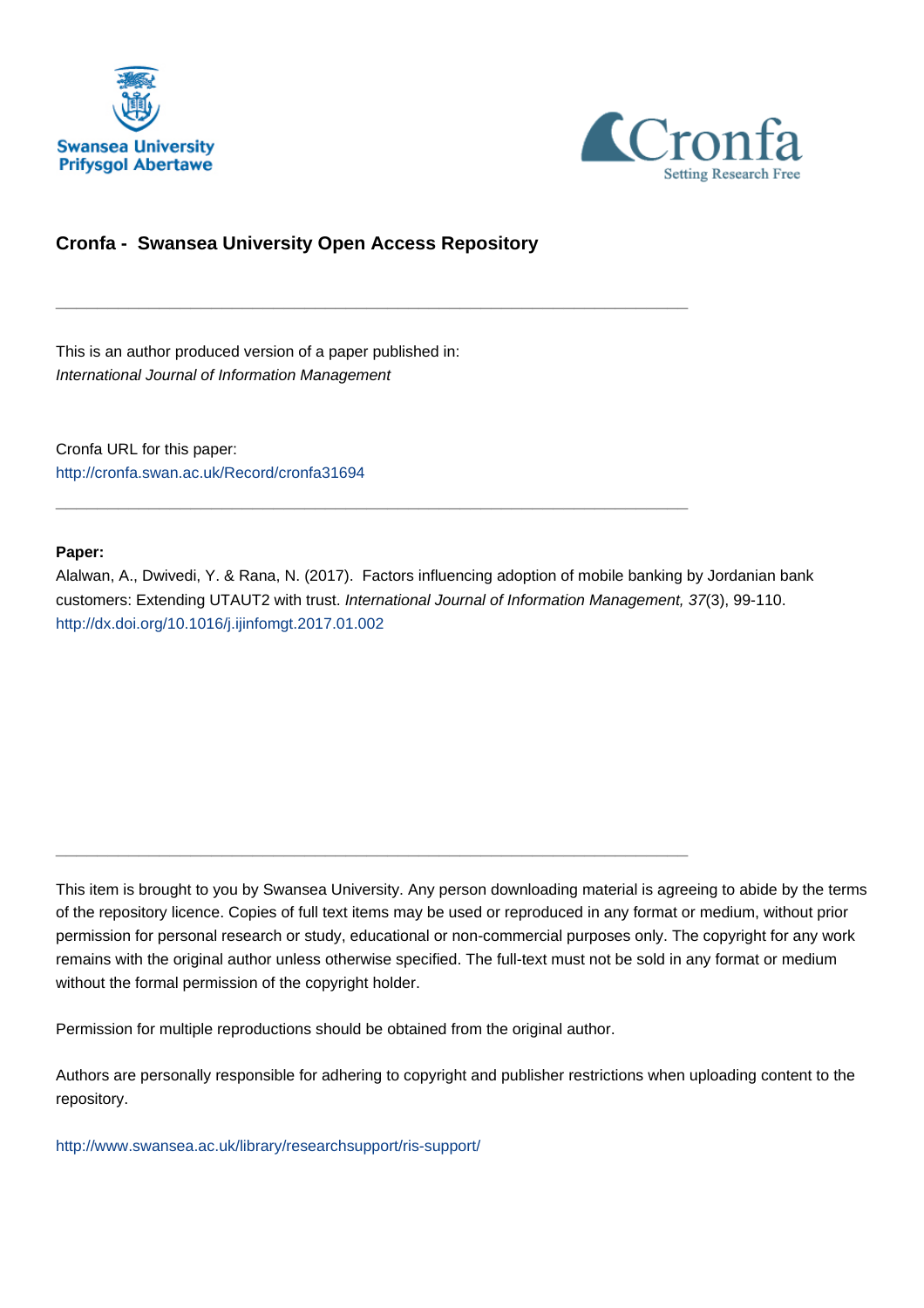# **Factors Influencing Adoption of Mobile Banking by Jordanian Bank Customers: Extending UTAUT2 with Trust**

Ali Abdallah Alalwan

Amman College of Banking and Financial Sciences, Al-Balqa' Applied University, Amman, Jordan P.O: Amman 1705 Jordan Email: alwan.a.a.ali@gmail.com

Yogesh K. Dwivedi and Nripendra P. Rana Emerging Markets Research Centre (EMaRC), School of Management, Swansea University, Swansea, SA2 8PP, United Kingdom Email: ykdwivedi@gmail.com nrananp@gmail.com

### **Abstract**

Banks seem to be one of the most business that are really interested in such systems to provide their customers better services as well as to enhance their effectiveness and efficiency. However, the successful implementation of Mobile banking largely depends on the extent of how much customers are fully motivated to adopt it. In fact, over the Jordanian context, the adoption rate of mobile banking is very low and quite few studies that have examined the related issues of mobile banking. Thus, the purpose of this study is to investigate the factors influencing behavioural intention and adoption of Mobile banking by customers of Jordanian banks. The proposed model has assimilated factors from the extended Unified Theory of Acceptance and Use of Technology (UTAUT2) along with trust. Data was collected by conducting a field survey questionnaire completed by 343 participants. The results mainly showed that behavioural intention is significantly and positively influenced by performance expectancy, effort expectancy, hedonic motivation, price value and trust. This study also looking forward to providing the Jordanian banks with applicable guidelines for effectively implementing and designing Mobile banking. Furthermore, research limitations and future directions will be discussed further in the last section.

*Keywords: Mobile banking, Adoption, Jordan. Customers, UTAUT2* 

### **1. Introduction**

As one of the most innovative and novel technologies, Mobile banking represents a good example of a mobile technology breakthrough in the banking sector, enabling customers to independently produce financial transactions (i.e. balance enquiries, fund transfers, payment of bills) through mobile devices, smartphones, or Personal Digital Assistants (PDA) at the time and place that customers choose (Alalwan et al., 2016a, 2016c; Cruz et al., 2010;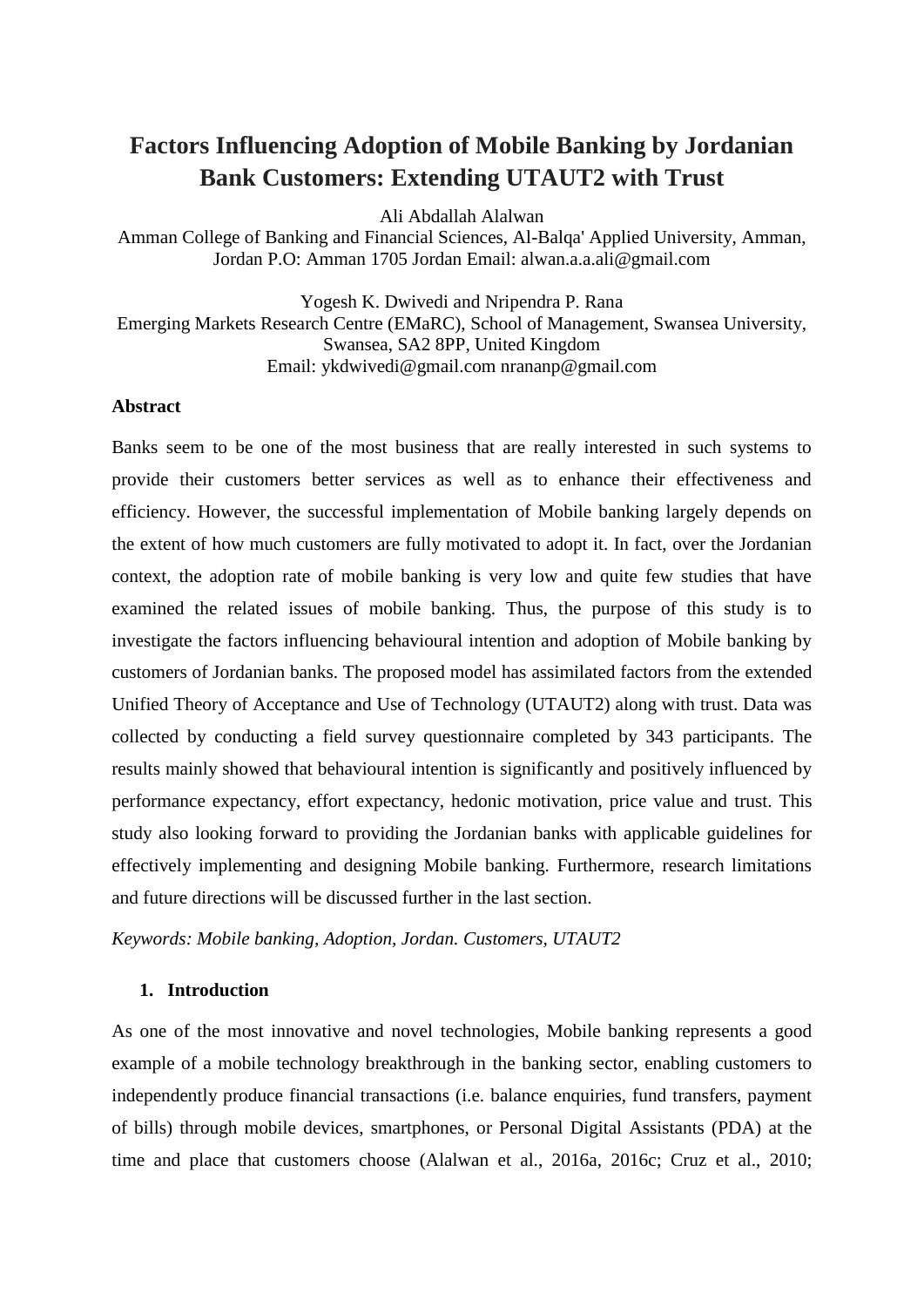Laukkanen, 2007a, 2007b; Laukkanen and Cruz, 2009; Lee et al., 2014; Lin, 2011, 2013; Luarn and Lin, 2005; Püschel et al., 2010).

Increasingly, banks seem to be more motivated to integrate the Mobile banking channels in their logistical systems and a lot of financial and technical resources that have been devoted in this regard (Lin, 2013). Such of that more than \$115 billion has been invested by banks worldwide to implement the Mobile banking technology in their systems by the end of 2013 (Compete Pulse, 2013). This acceleration in Mobile banking could be initially attributed to a technological breakthrough in mobile and telecommunication technology. Indeed, this revolution provides solutions enabling banks to efficiently serve their customers with best quality and within large regions, particularly where there are restrictions in the term of Internet networks or establishing traditional branches (Cruz et al., 2010; Laukkanen and Cruz, 2009; Wessels and Drennan, 2010). Moreover, by increasing the number of mobile subscribers worldwide, the potential market of Mobile banking services is more likely to expand and attract more customers, thus serving the aspirations of both customers and banks in this respect as well (Alalwan et al., 2016c; Gu et al., 2009; Lee et al., 2014; Lin, 2013; Wessels and Drennan, 2010). For example, the number of Mobile banking users is expected to reach 1 billion by 2017 as reported by Compete Pulse (2013).

With regards to the implementation of Mobile banking channels in the Jordanian banking context, it is important initially to consider that Jordan has one of the fastest growing mobile and telecommunication technology sectors of the countries in the Middle East (The Gulf Today, 2012). For instance, there are four mobile service providers working within the Jordanian mobile market (The Jordan Times, 2013). This is also accompanied by the increasing penetration rate of mobile services. For instance, the number of Mobile phone subscribers in Jordan has exceeded 10 million by the end of 2014 (BuddeComm, 2014). Accordingly, as a competitive necessity as well as to improve customer satisfaction and loyalty, out of the 26 banks in Jordan, 15 banks have introduced Mobile banking services (Migdadi, 2012).

However, the adoption rates of the Mobile banking services do not reach the expected level especially in the developing countries and customer express less interest toward such services (Alalwan et al., 2016a; Hanafizadeh et al., 2014; Hossain and Dwivedi, 2014; Lin, 2011, 2013; Purwanegara et al., 2014; Püschel et al., 2010; Zhou, 2011, 2012; Weerakkody et al., 2013). For example, based on KPMG International's (2009, cited by Cruz et al., 2010) survey, which polled nearly 4,000 subscribers of mobile services in 19 countries around the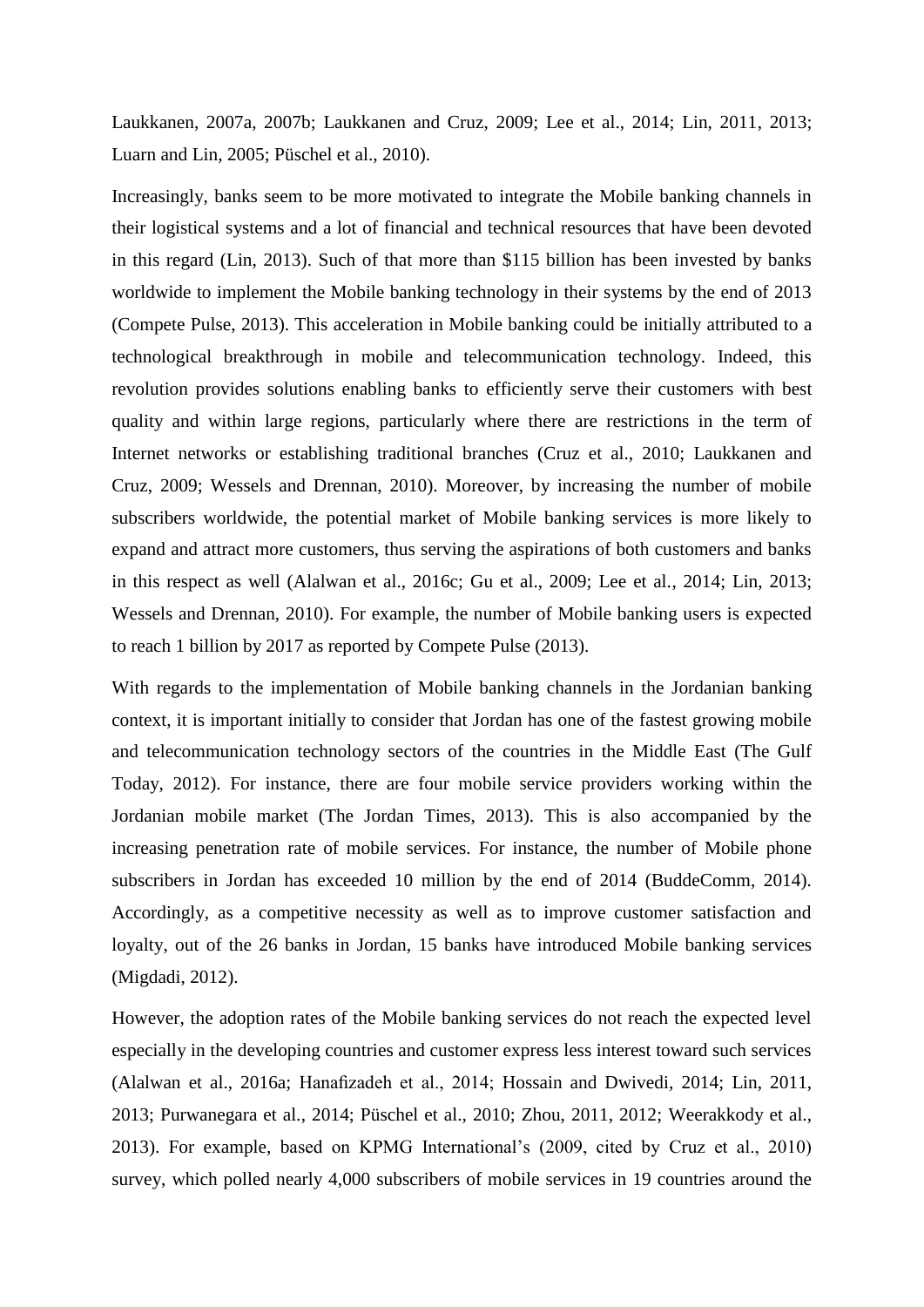world, the number of users of Mobile banking was 19% of the users of mobile phones. Likewise, Jordanian banking customers express less interest and motivation toward online banking channels in general and Mobile banking as more new banking technology in particular (Alalwan et al., 2015a; Alalwan et al., 2016b; Alalwan et al., 2014; Awwad and Ghadi, 2010; Khraim et al., 2011).

Accordingly, it could be argued that the biggest challenge for the success of this technology is in convincing the consumers to use it as a full alternative for traditional channels (Laukkanen et al., 2007). In fact, as Mobile banking is in the early stage of its implementation in Jordan, quite a few numbers of researchers (i.e. Alalwan et al., 2016b; Awwad and Ghadi, 2010; Khraim et al., 2011) have addressed the related issues of such technology. Even though these studies enriched the understanding the main predictors of the adoption of Mobile banking in Jordan, there are other relevant factors such as the roles of the external environment (e.g. facilitating conditions), service value (price value), and intrinsic motivation (hedonic motivation) call for further explanation in the Jordanian context. Thus, the gap relating to Mobile banking literature could be summarised in a necessity of proposing a parsimony conceptual model, which can accurately clarify the adoption of Mobile banking from the perspective of Jordanian customers. In addition, there is a need to apply sophisticated statistical approaches such as structural equation modelling (SEM) to empirically test the most important factors affecting intention and usage of Mobile banking in Jordan. Hence, in order to fill this gap, this study aims to empirically examine the most important factors that could shape the Jordanian customers' intention and adoption of Mobile banking.

#### **2. Literature Review**

Examining and explaining customer intentions and the adoption of Mobile banking have been recently the focus for scholars and practitioners worldwide, and this issue has seen a dramatic growth in the relevant literature of online banking channels (Gu et al., 2009; Lin, 2011; Purwanegara et al., 2014; Püschel et al., 2010; Zhou, 2012). Indeed, by using different approaches and according to a variety of theoretical foundations, researchers progressively attempt to explain how customers formulate their perceptions, attitudes, intention and behaviour toward Mobile banking (Alalwan et al., 2016a; Lee et al., 2014; Hanafizadeh et al., 2014; Lin, 2011; Lin, 2013; Purwanegara et al., 2014).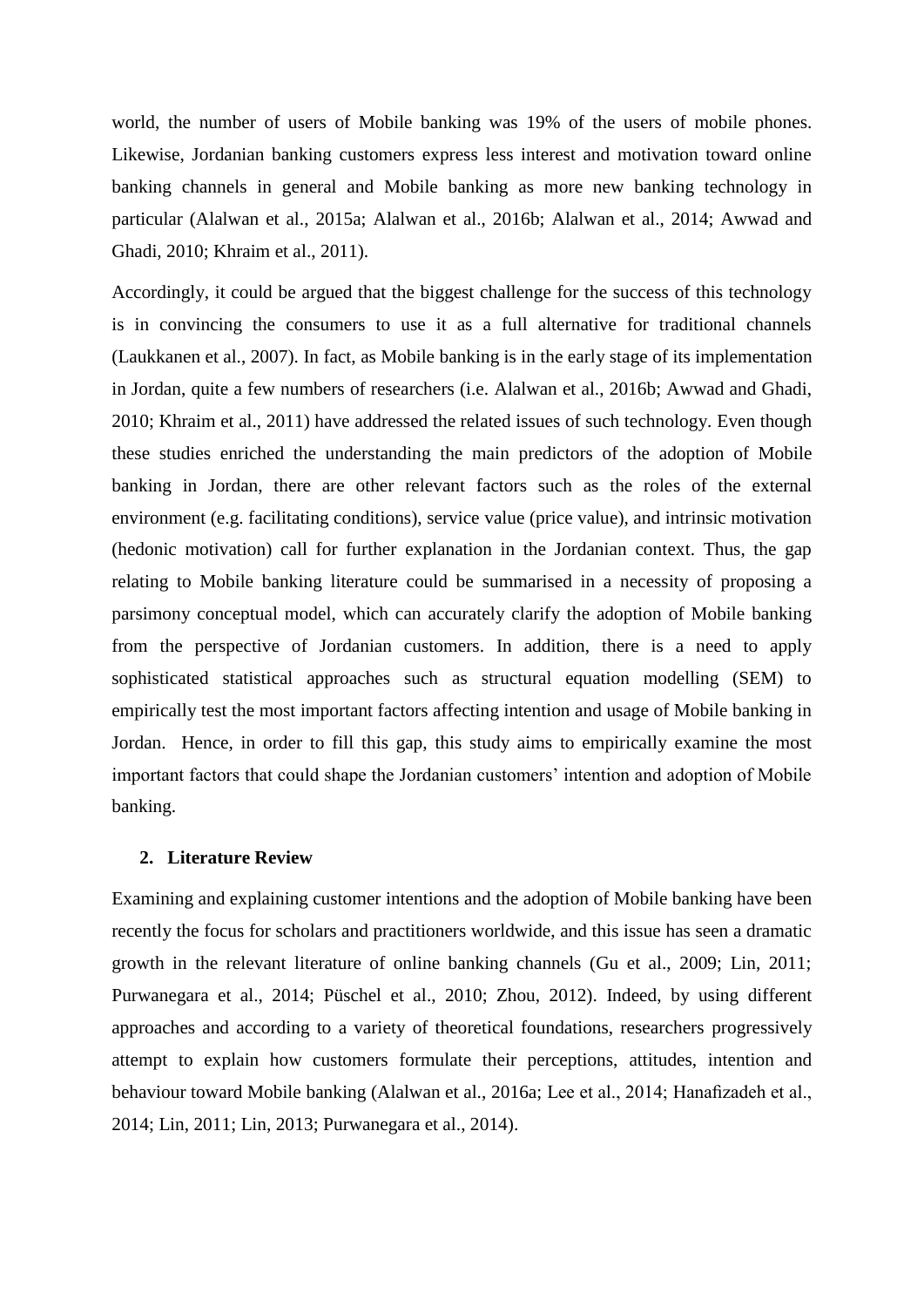For instance, according to a qualitative study was conducted early by Lee et al. (2003), innovation characteristics - relative advantage, compatibility, trialability and complexity play a considerable role in forming customer attitudes to adopting Mobile banking. Likewise, Püschel et al. (2010) claimed that Brazilian customers' attitudes towards Mobile banking were significantly affected by relative advantage, followed by compatibility; ultimately enriching the customers' intention to adopt Mobile banking. In South Africa, Brown et al. (2003) found that banking customers are more enthused to adopt Mobile banking by relative advantage, trialability, and consumer banking needs. Similarly, ease of use, customer trust (integrity and competence), relative advantage, and compatibility were found by Lin (2011) to be key drivers of customers' attitudes towards Mobile banking, and ultimately facilitated the customers' willingness to adopt Mobile banking.

Recently, Purwanegara et al. (2014) assured the important role of perceived benefits and governmental regulations in forming customer attitudes towards Mobile banking in Indonesia. Other studies conducted by Hanafizadeh et al. (2014) in Iran and Wessels and Drennan (2010) in Australia found that customers seem to be more motivated to use Mobile banking if they recognised Mobile banking as being useful in their daily life, compatible with their habits and other technologies, and less expensive. In Singapore, Riquelme and Rios (2010) revealed that customer willingness to adopt Mobile banking was positively influenced by the role of perceived usefulness and social norms, and negatively predicted by increasing the level of perceived risk. Zhou (2012) empirically supported the considerable role of a bank's reputation, information quality, self-efficacy, service quality, and system quality in shaping the customers' initial trust in Mobile banking. Nevertheless, Cruz et al. (2010) recognised that the issues of lack of information, lack of observability, and unsuitable devices received less attention from non-users of Mobile banking.

The customers' apprehensions regarding safety issues and initial costs pertaining to setting up the Internet connections were seen by Yang (2009) as key hindrances to the adoption of Mobile banking. According to Yu (2012) and Hanafizadeh et al. (2014), customers are less likely to accept Mobile banking if they perceive a higher monetary cost in comparison with other traditional channels. Further, Jeong and Yoon (2013) found that financial cost was the least important factor when predicting a customer's intention to adopt Mobile banking. Perceived risk has been commonly observed as a negative factor hindering the customers' tendency to adopt Mobile banking (Brown et al., 2003; Hanafizadeh et al., 2014; Jeong and Yoon, 2013; Lee et al., 2003; Lee et al., 2007; Luo et al., 2010; Purwanegara et al., 2014).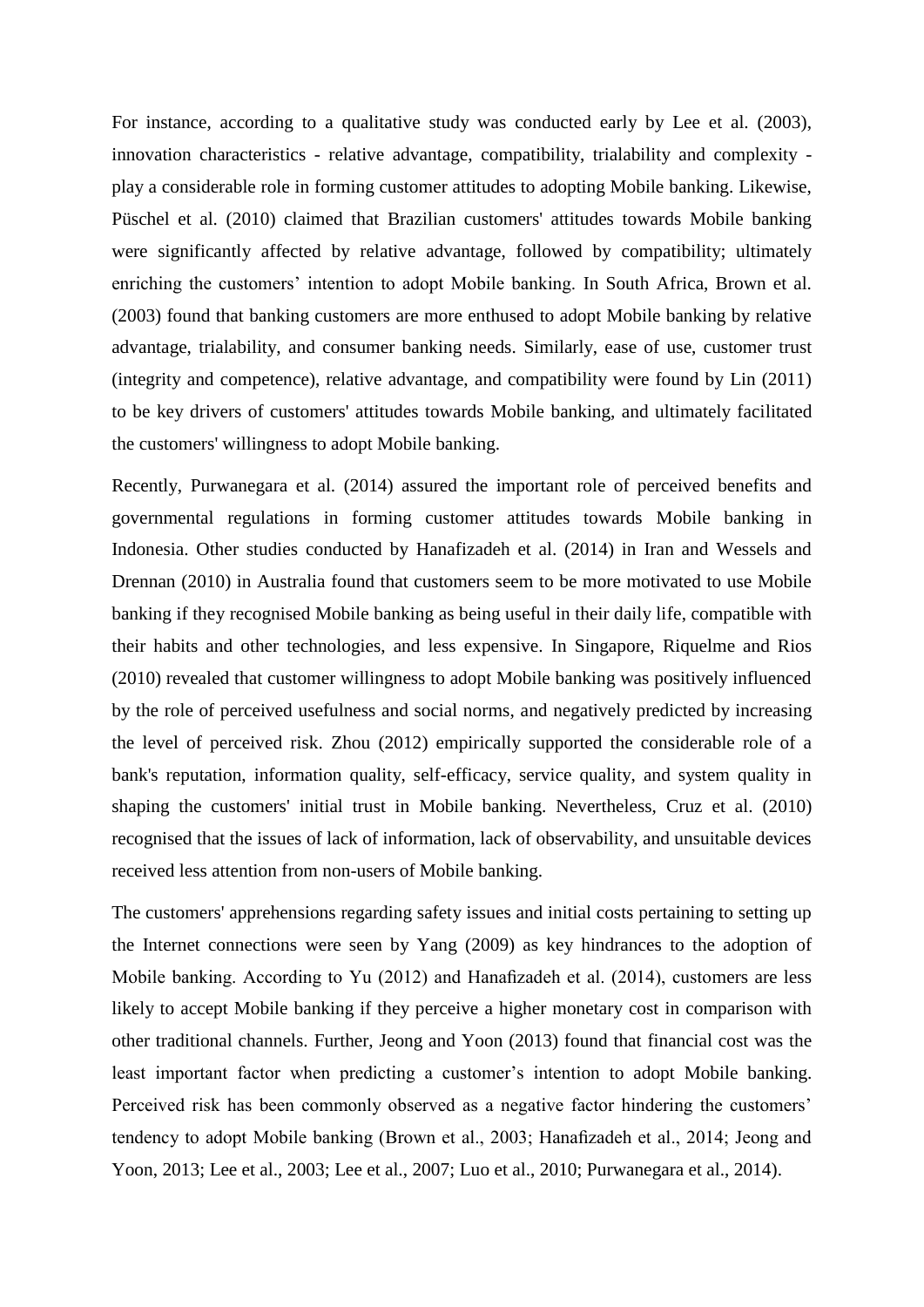In conclusion, despite these studies providing a further understanding regarding the main factors predicting customer intention and usage of Mobile banking, there are still other important aspects that have to be explained.

Firstly, Mobile banking is considered as a novel and pioneer technology and therefore, as stated over the IS/IT literature (i.e. Brown and Venkatesh 2005; van der Heijden 2004; Venkatesh et al., 2012), intrinsic motivation could play a crucial role in motivating customer intention to adopt. However, the role of intrinsic motivation has still not been fully addressed in the relevant studies into Mobile banking.

Secondly, according to Venkatesh et al. (2012), in the customer context, price issues were found to be critical and received particular interest from customers when they were in the process of accepting or rejecting innovations. In addition, customers seem to be weighing up the utilities received and the financial cost of using a new technology (Dodds et al. 1991; Venkatesh et al., 2012). Yet, the vast majority of prior studies into Mobile banking have concentrated on the functional and non-monetary value (e.g. mobility, usefulness, performance expectancy) (e.g. Zhou, 2012), or focused on the associated financial cost as a barrier to using Mobile banking (e.g. Hanafizadeh et al., 2014) while the price or monetary value of using Mobile banking has not been covered well. Therefore, as an innovation technology comprising of different values as well as using it could carry a further cost to the customers; it is necessary to explain the role of monetary value on the customers' intention to use such technology. Moreover, it could be worth seeing how the functional and intrinsic utilities can enhance the price value of using Mobile banking; and ultimately, contribute to the role of price value on customer intention.

More importantly, researchers have formulated different models and theories from the IS/IT area such as: the Innovation Diffusion Theory (IDT) (Rogers, 2003) by Lin (2011) and Kim et al. (2009); the Technology Acceptance Model (TAM) (Davis et al., 1989) by Gu et al. (2009); the Theory of Planned Behaviour (TPB) (Ajzen, 1991) by Luarn and Lin (2005); the Decomposed Theory of Planned Behaviour (DTPB) by Püschel et al. (2010); the Unified Theory of Acceptance and Use of Technology (UTAUT) (Venkatesh et al., 2003) as by Zhou et al. (2010). However, upon further reflection, it became apparent that most of these theories and models were originally proposed in an organisational context (e.g. TAM and UTAUT) (Venkatesh et al., 2012). This leads to a concern regarding their applicability in customerfocused contexts (Venkatesh et al., 2012). Therefore, due to a variance between the customers and the organisational context in terms of which and how factors can form the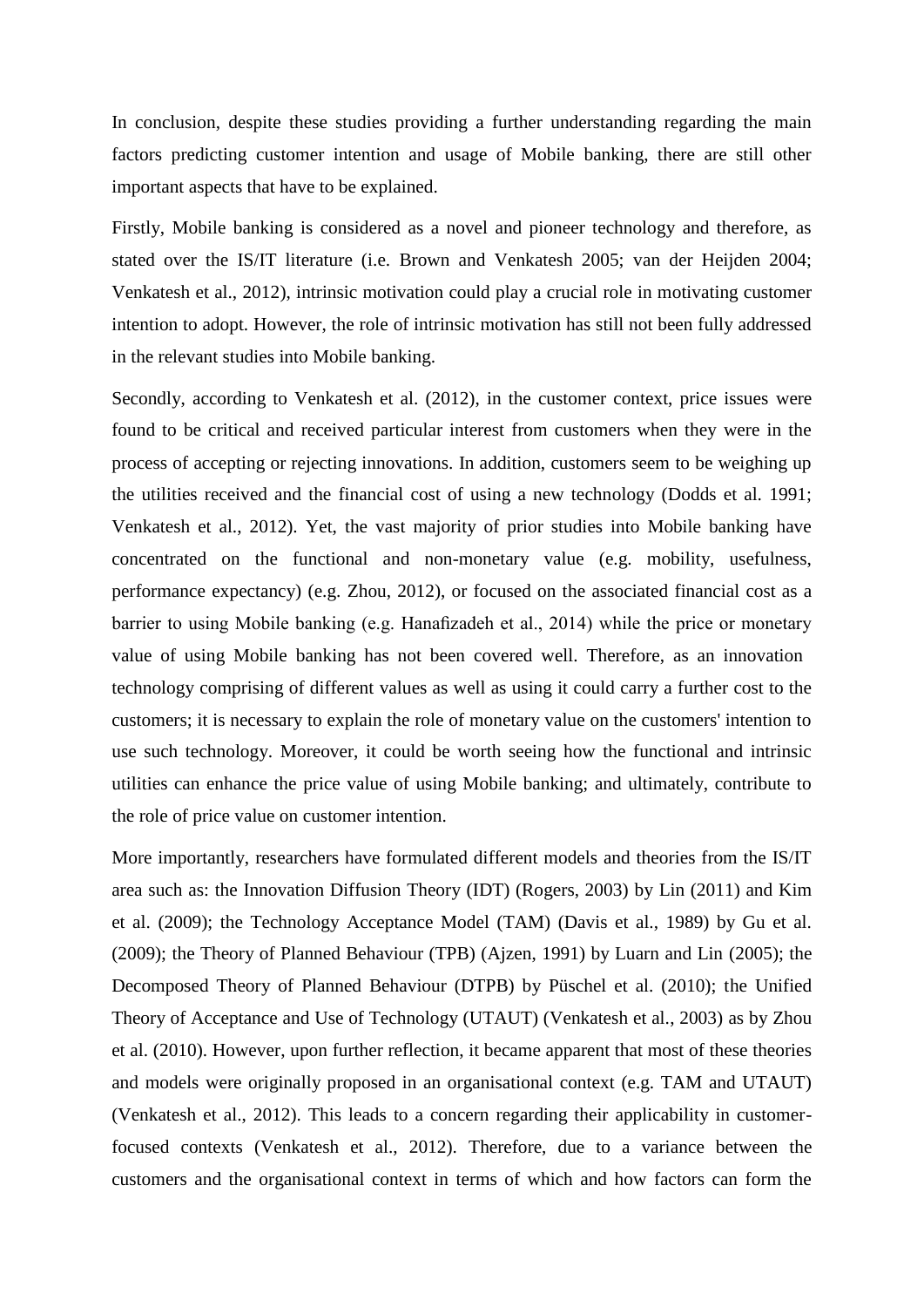individual's intention and behaviour towards technology, there is a need to select the theoretical framework that is appropriate for the customer (i.e. individual consumer) context (Venkatesh et al., 2012). This framework should also be able to cover the main aspects relating to the individual customers' intention and adoption of Mobile banking.

### **3. Conceptual Model**

The extended Unified Theory of Acceptance and Use of Technology (UTAUT2) is specifically proposed to clarify the technology acceptance from the customer perspective. Therefore, in quest of selecting an appropriate model covering almost all constructs determining Jordanian consumer intention and adoption of Mobile banking, the UTAUT2 has been found as a theoretical foundation for proposing the conceptual model utilised in this study. As shown in Figure 1, the main constructs in the UTAUT2: performance expectancy (PE), effort expectancy (EE), social influence (SI), hedonic motivation (HM), and price value (PV) were proposed as direct determinants of customers' intention to adopt Mobile banking. In keeping with Venkatesh et al. (2012), two factors: behavioural intention (BI) and facilitating conditions (FC) both were identified as key predictors of adoption behaviour of Mobile banking. Instead of what has been proposed by Venkatesh et al. (2012), current research model does not consider the role of habit. This was based on the fact that in order to examine the role of habit, customers should have a rich experience in using such technology. A large number of respondents of current research are potential users who have not yet tried or used such system. Further, Mobile banking has been newly introduced by Jordanian banks (Alalwan et al., 2016b), which require a sufficient time by Jordanian customer to formulate a habitual behaviour toward such application. Therefore, it was difficult to examine the role of habit in the current study and the decision was made to exclude the role of habit.

According to prior literature of Mobile banking, trust (TR) has been highly approved as crucial factor determining customer's perception and intention to adopt such technology (Alalwan et al., 2015b; Hanafizadeh et al., 2014; Luo et al., 2010; Zhou, 2011; 2012). This interest could be attributed to the particular nature of electronic banking services that are characterized with the high uncertainty coupled with the nature of the financial service, which could be characterized as high risky product (Hanafizadeh et al., 2014; Luo et al., 2010; Zhou, 201). Therefore, as external factor, TR has been included as an extension to the UTAUT2 in the same conceptual model as highly recommended by Venkatesh et al. (2012) to broaden the theoretical horizon of UTAUT2.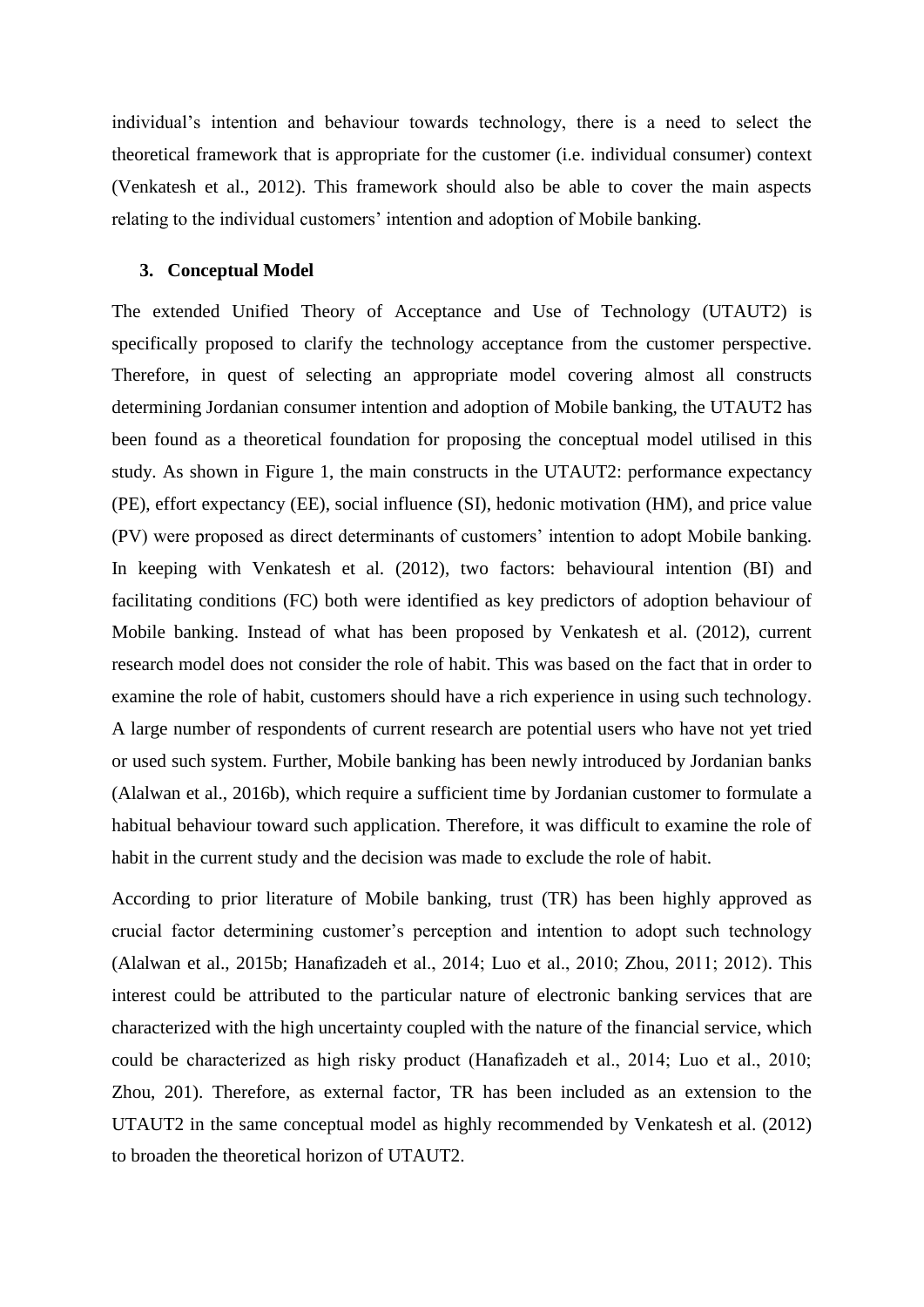

**Figure 1:** Proposed Conceptual Model (Adapted from Gefen et al., 2003; Venkatesh et al., 2012)

## *3.1*. *Performance Expectancy*

PE is conceptualised "as the degree to which an individual believes that applying the technology will help him or her to attain gains in job performance" (Venkatesh et al., 2003, p. 447). Broadly speaking, customers seem to be more motivated to use and accept new technology if they perceive that this technology is more advantageous and useful in their daily life (Alalwan et al., 2016b; Davis et al., 1989; Venkatesh et al., 2003). According to prior Literature, Mobile banking has also been widely attributed as a more convenient channel that allows customers to access a wide range of services with flexibility in time and place (Alalwan et al., 2016a; Gu et al., 2009; Luarn and Lin, 2005; Riquelme and Rios, 2010). Particularly, in their study to investigate the acceptance of Mobile banking, Zhou et al.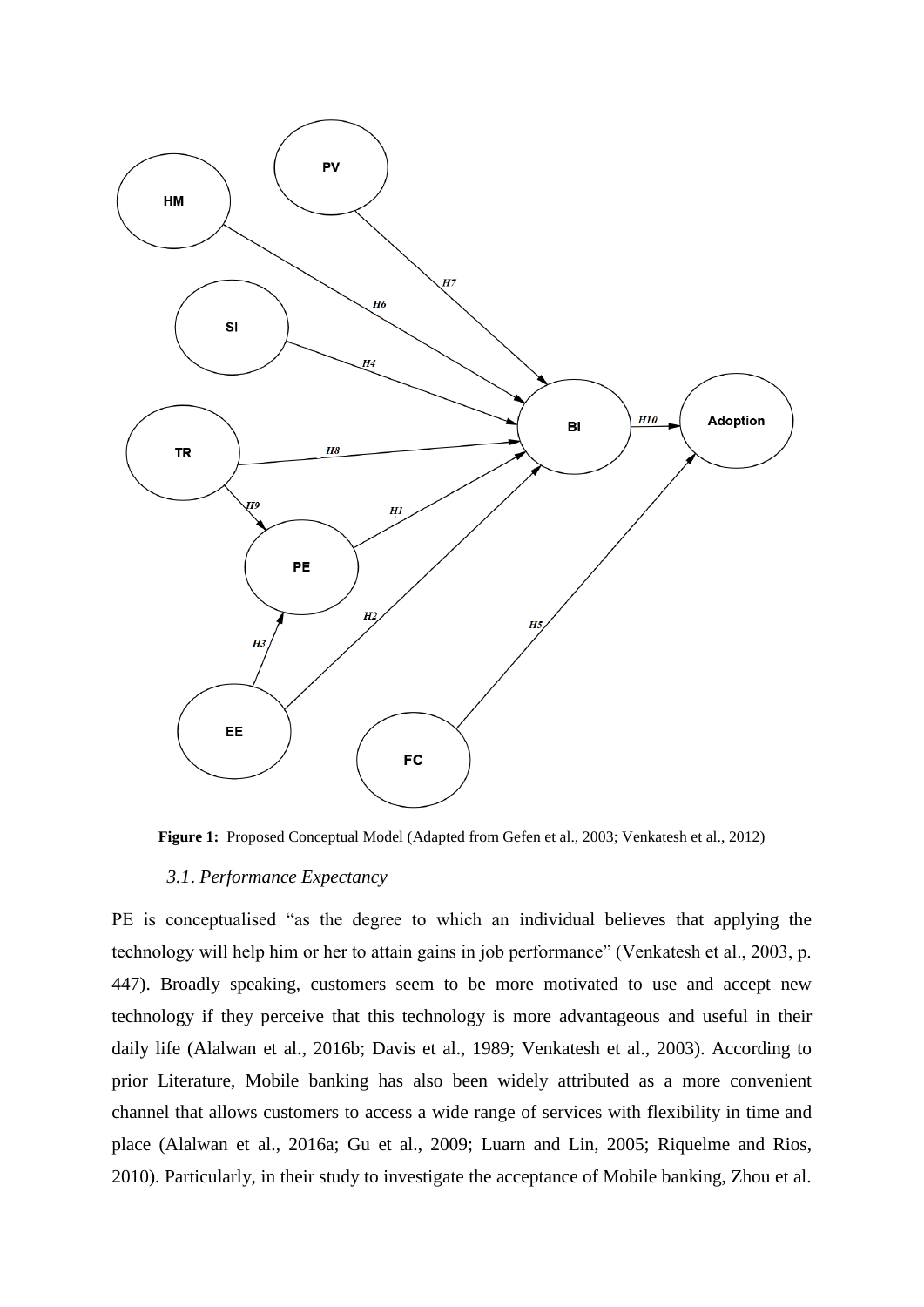(2010) concluded that the clients' intention to use Mobile banking is significantly predicted by the performance expectancy.

Therefore, this study articulates the following hypothesis:

*H1: Performance expectancy will positively influence Jordanian customers' intention to adopt Mobile banking.* 

*3.2. Effort Expectancy*

Venkatesh et al. (2003, p.450) defined EE as "the extent of ease connected with the use of a system. In line with Davis et al. (1989), the individual's intention to accept a new system is not only predicted by how much the system is positively valued but also by how much using this system is not difficult and requires free efforts. Therefore, due to the particular nature of Mobile banking, which require a certain level of knowledge and skill, effort expectancy could play a crucial role in determining the customers' intention to use such technology (Alalwan et al., 2016a). Several authors over the relevant area of interest have validated the impact of effort expectancy on the customer's intention to use online banking channels (Alalwan et al., 2016b; Riffai et al., 2012; Martins et al., 2014). The captured factors of EE (i.e. perceived ease of use) have been verified by different Mobile banking studies to have a crucial role in predicting customers intention to use Mobile banking (Gu et al., 2009; Riquelme and Rios, 2010; Luarn and Lin, 2005). Thus, this study assumes the following hypotheses.

*H2: Effort expectancy will positively influence Jordanian customers' intention to adopt Mobile banking.*

*H3: Effort expectancy will positively influence performance expectancy of Mobile banking.* 

### *3.3. Social influence*

According to the UTAUT model, social influence is characterised as "the extent to which an individual perceives that important others believe he or she should apply the new system" (Venkatesh et al., 2003, p. 450). As for the Mobile banking, social influence could be conceptualised as the influence of the surrounding social environment on a customers' intention to adopt Mobile banking; for example, reference groups, family, opinionated leaders, friends and colleagues (e.g. Zhou et al., 2010). In different words, the information and encouragements provided by people surrounding customers could play a dynamic role in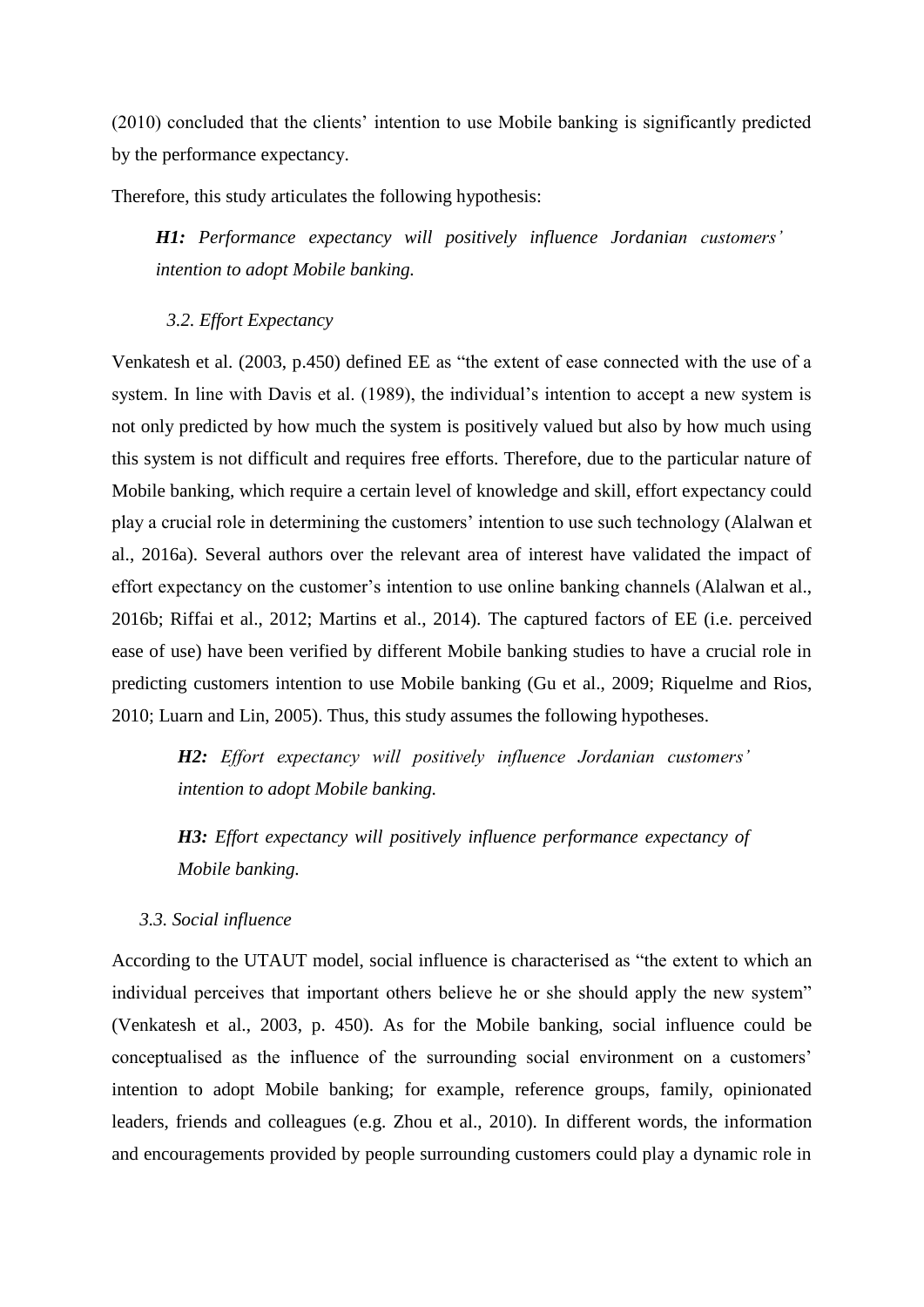contributing to the customers' awareness as well as the intention toward technology (Alalwan et al., 2016b; Alalwan et al., 2015a). The selection of social influence as a key determinant of the behavioural intention is built on prior literature which supports the impacting role of social influence on customers' propensity to use online banking channels (Alalwan et al., 2016b; Martins et al., 2014; Riquelme and Rios, 2010; Yu, 2012; Zhou et al., 2010). Consequently, this study postulates the next hypothesis:

*H4: Social influence will positively influence Jordanian customers' intention to adopt Mobile banking.*

### *3.4. Facilitating Conditions*

Facilitating conditions are defined as "the degree to which an individual believes that an organizational and technical infrastructure exists to support the use of the system" (Venkatesh et al., 2003, p. 453). Indeed, using online banking channels usually require a particular kind of skill, resources and technical infrastructure (Alalwan et al., 2016b; Alalwan et al., 2015; Zhou et al., 2010). Therefore, customers could be more motivated to use Mobile banking if they have an certain level of support service and resource as well as perceive Mobile banking as compatible with other technologies already used by them. Theoretically, the impacting role of facilitating conditions on the usage behaviour toward using Mobile banking has been supported by different online banking studies (Alalwan et al., 2015b; Alalwan et al., 2016b; Alalwan et al., 2014; Yu, 2012; Zhou et al., 2010). Accordingly, this study proposes the following hypothesis:

*H5: Facilitating conditions will positively influence Jordanian customers' adopt Mobile banking.*

### *3.5. Hedonic Motivation*

Basically, Venkatesh et al. (2012) proposed a direct link between hedonic motivation and customer intention to use technology. Intrinsic utilities (i.e. joy, fun, playfulness, entraining, and enjoyment) have been included Venkatesh et al. (2012) under the concept of hedonic motivation alongside extrinsic utilities (i.e. efficiency, usefulness, performance expectancy) in the same model (Venkatesh et al., 2012). Indeed, over the IS literature, it has been highly argued that intrinsic utilities could have a curial role in accelerating individuals intention to adopt the emerging systems (i.e. Van der Heijden, 2004). This role seems to be more powerful in the case of hedonic systems that characterize high degree creativity and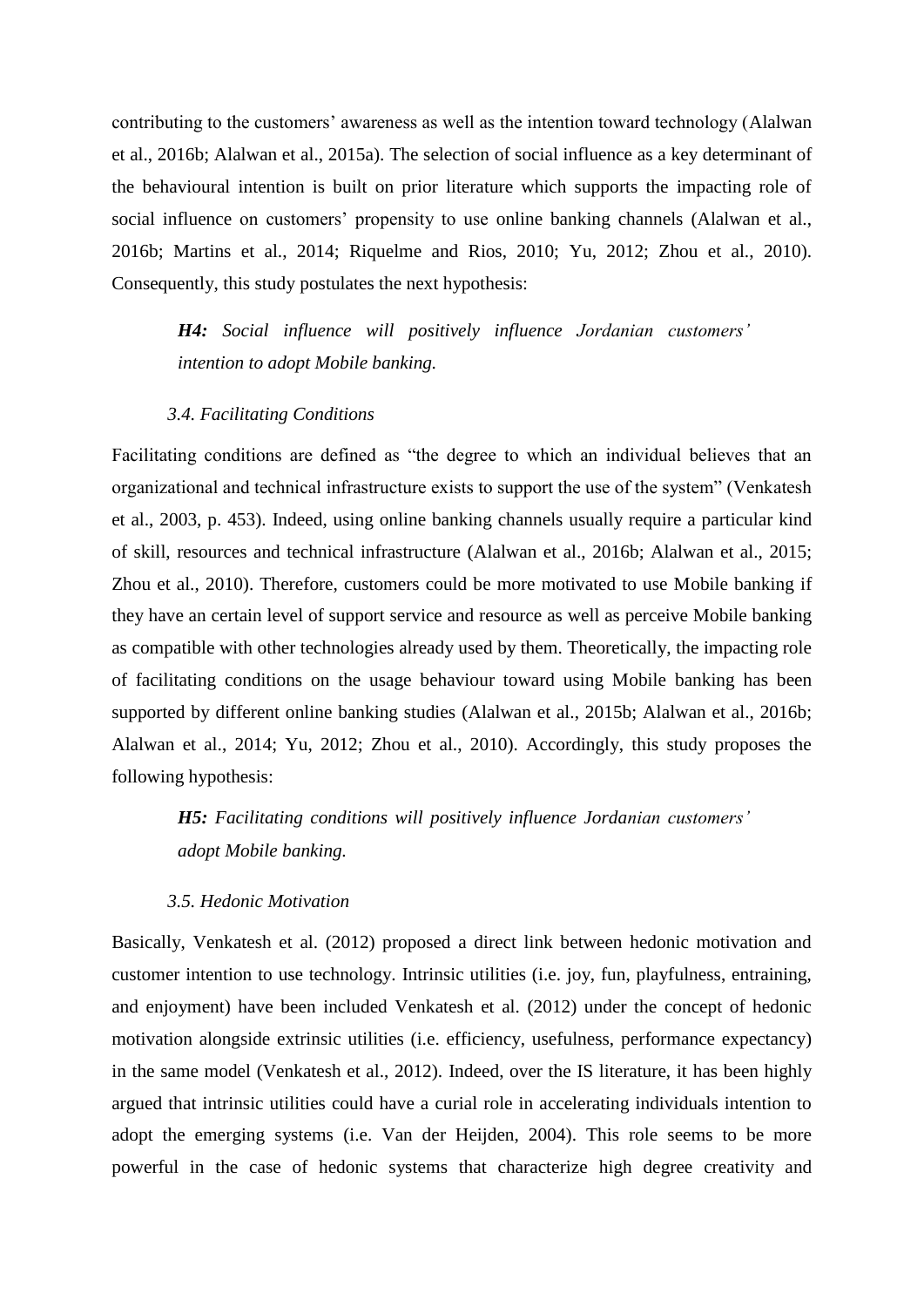uniqueness as in the case of Mobile banking in Jordan (Alalwan et al., 2014; Brown and Venkatesh, 2005; Püschel et al., 2010; Van der Heijden, 2004). For instance, Alalwan et al., (2016b) provided strong evidences supporting the role of hedonic motivation in shaping customers' decision to adopt Telebanking by Jordanian customers. Accordingly, this study proposes the following hypothesis:

*H6: Hedonic motivation will positively influence Jordanian customers' adopt Mobile banking.*

### *3.6. Price Value*

In comparison with organisational sitting, using technology over the customers context could carry customers further financial cost. Therefore, customers could cognitively compere the utilities comprised in using new systems with the financial cost that should be paid for using such systems (Venkatesh et al., 2012). To put differently, with the higher positive level of price value, customers will be more enthused to adopt new technology. This, in turn, requires customers that using technology should be perceived as more advantageous and useful than the monetary cost paid (Venkatesh et al., 2012). More importantly, the facilities and resources required (e.g. 4G services, smart phones, Wi-Fi) to run Mobile banking could attach customers further financial cost, thus, enhancing the important role of price value among the conceptual model (Alalwan et al., 2016b; Riquelme and Rios, 2010; Gerrard et al., 2006; Sathye, 1999). In the line with this assumption, according to Yu (2012) and Luarn and Lin (2005), the customers' predisposition to adopt Mobile banking is strongly determined by budget constraints. Yang (2009) also argued that while the cost of mobile services was found to be the most negative determinant to the adoption of Mobile banking, lower costs of financial transactions applied by Mobile banking were found to be one of the positive influences on the adoption of Mobile banking.

The relationship between service value and price value has been argued and addressed over the relevant studies of online banking channels. For instance, Ho and Ko (2008) empirically proved the role of perceived value in contributing the customers' intention to use Internet banking. Likewise, monetary value is recognised as a critical influence on the adoption of Internet banking, particularly for potential adopters who are more likely to accept this channel over a year (Lee et al., 2005). Consequently, this study proposes that:

*H7: Price value will positively influence Jordanian customers' intention to Mobile banking.*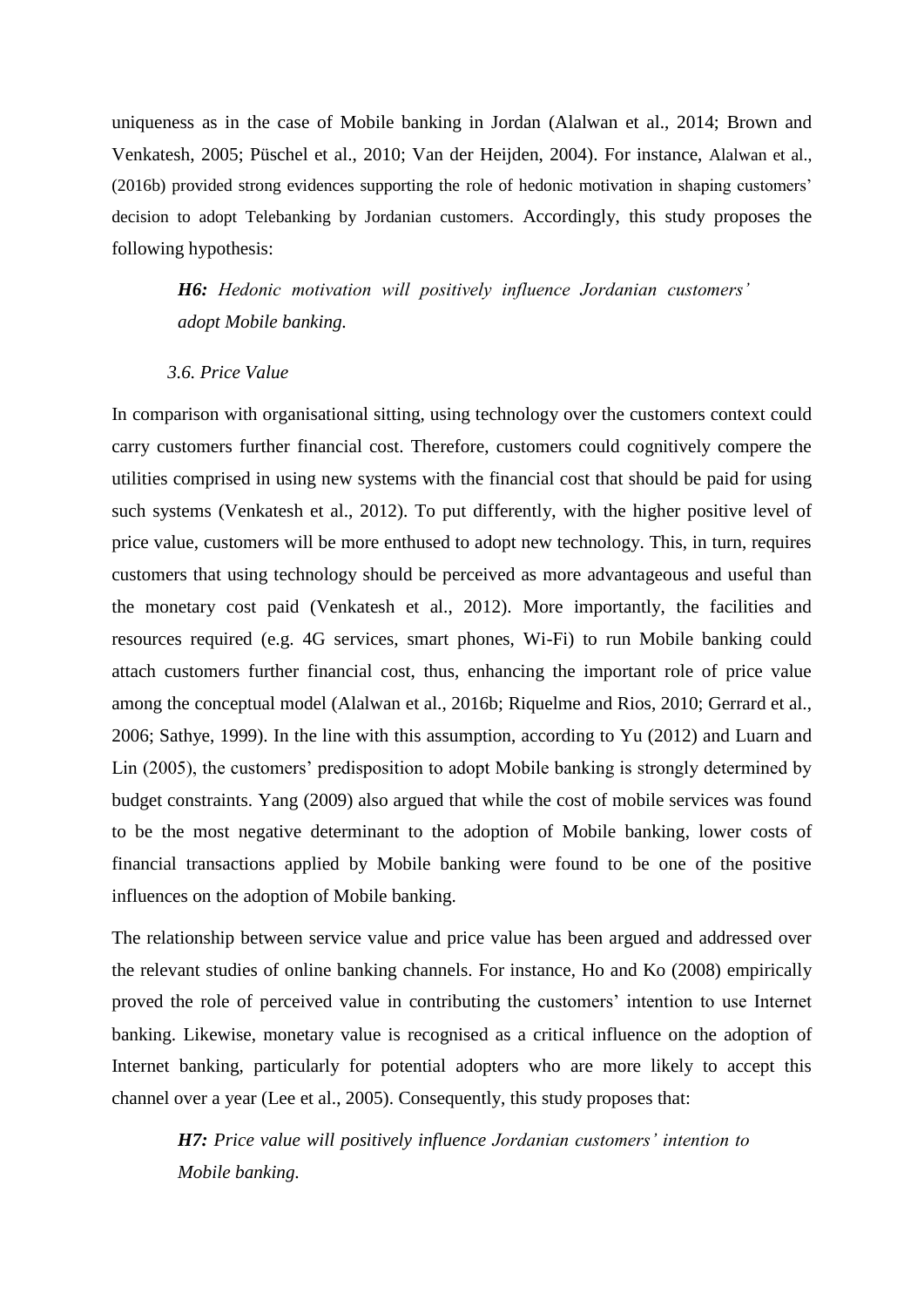### *3.7. Trust*

In the line with Gefen's et al., (2003) definition of trust, customer trust in Mobile banking can be operationalised as the accumulation of customer beliefs of integrity, benevolence and ability that could enhance customer willingness to depend on Mobile banking to attain the financial transactions. Trust has been widely examined and proven to be a crucial factor predicting customer's perception and intention toward Mobile banking (Hanafizadeh et al., 2014; Luo et al., 2010; Zhou, 2012). For instance, trust was empirically supported by Luo et al. (2010) to have significant influence not only on the customer's intention but also on performance expectancy. In his study to examine the factors predicting customers' initial trust in Mobile banking, Zhou (2011) also confirmed trust as key factor determining the likelihood of customers using Mobile banking. The role of trust and perceived credibility have been sustained by Hanafizadeh et al. (2014) as key drivers for the adoption of Mobile banking by Iranian bank customers as well. In the current study and as proposed by Gefen et al. (2003), trust is supposed to have a direct effect on the customers' intention to adopt Mobile banking or it could indirectly influence BI via facilitating the role of performance expectancy.

Therefore, this study proposes the following hypotheses:

*H8: Trust will positively influence Jordanian customers' intention to adopt Mobile banking.*

*H9: Trust will positively influence the performance expectancy associated with using Mobile banking.*

### *3.8. Behavioural Intention*

Over the prior literature of IS/IT, behavioural intention has been largely and repetitively reported to have a strong role in shaping the actual usage and adoption of new systems (Ajzen, 1991; Venkatesh et al., 2003, 2012). Accordingly, the current study supposes that the actual adoption of Mobile banking could be largely predicted by the customers' willingness to adopt such system. This relationship has also been largely proven by many online banking studies such as in the studies of Jaruwachirathanakul and Fink (2005), Martins et al. (2014), and many others.

Consequently, this study proposes that:

*H10: Behavioural intention will positively influence Jordanian customers' adoption of Mobile banking.*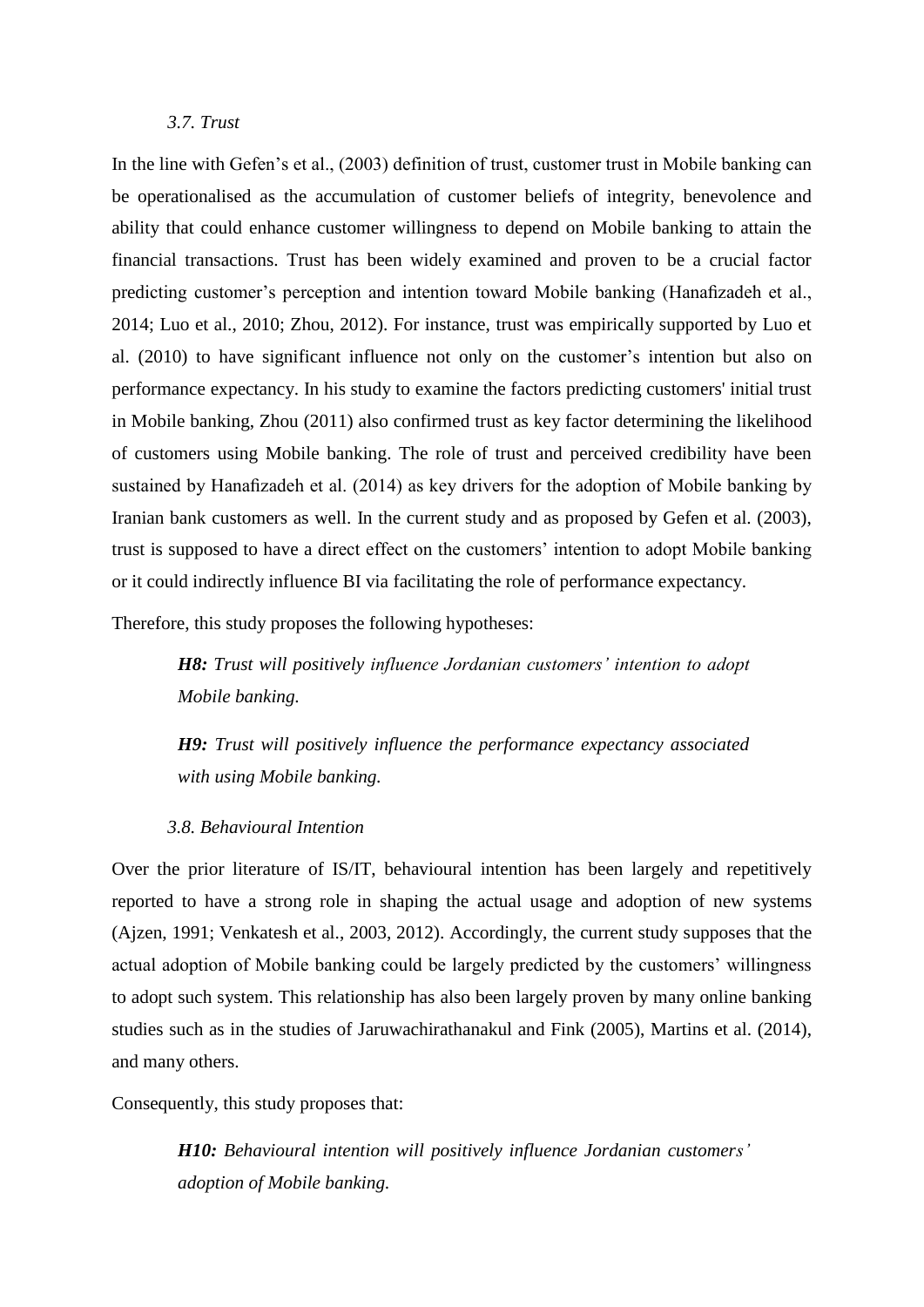### **4. Methodology**

So as to obtain the empirical data needed to validate the conceptual model and examine the research hypotheses, 500 self-administered questionnaires were allocated to derive responses from Jordanian banking customers regarding their perception of the aspects related to behavioural intention and adoption of Mobile banking. As shown in Table 1, 36 scale items have been used in the current study to measure the fundamental constructs in the conceptual model. Particularly, the main constructs of UTAUT2 (PE, EE, SI, FC, HM, PV, and BI) were measured by same items used by Venkatesh et al. (2012) in validating their new model (UTAUT2). Customers' trust in Mobile banking was measured by six items taken form Gefen et al. (2003). Conceptually, Gefen (2000; 2002) and Gefen et al. (2003, p.161) have defined trust as "individual willingness to depend based on the beliefs in ability, benevolence, and integrity". In the line with Gefen (2000; 2002) and Gefen et al. (2003), customer trust in the current study was operationalized as accumulation of trust beliefs: integrity, benevolence, and ability that relate with the bank and Mobile-banking channel. Therefore, items of trust selected in a manner to cover the main aspects of customers' perception of trust: ability, benevolence, and integrity as documented by Gefen et al. (2003). To measure the respondents' responses on items of UTAUT2 constructs and trust, the seven-point Likert scale with anchors ranging from strongly agree to strongly disagree was adopted in this study. As for the adoption of Mobile banking, this study adopted five of the most frequently used Mobile banking services to measure the adoption behaviour toward Mobile banking services (see Table 1). Actually, such services have been adopted according to recommendations introduced by online banking experts in the largest banks in Jordan such as Bank of Jordan, Housing Bank, Arab Bank, Kuwait Bank, Jordan Islamic Bank, and Cairo Amman Bank. To measure the extent of how much respondents use these services, this study used the seven-point time scale with anchors ranging as follows: never, once a year, several times a year, once a month, several times a month, several times a week, several times a day (Venkatesh et al., 2012). Finally, six close-ended questions were devoted for demographic variables: age, gender, income, education level, Internet experience, and computer experience. Bearing in the mind the main language of participates (Jordanian banking customers) in the current study is Arabic as well as to avoid the impact of cultural and language differences, back translation method was adopted to transform the targeted questionnaire to Arabic language (Brislin, 1976).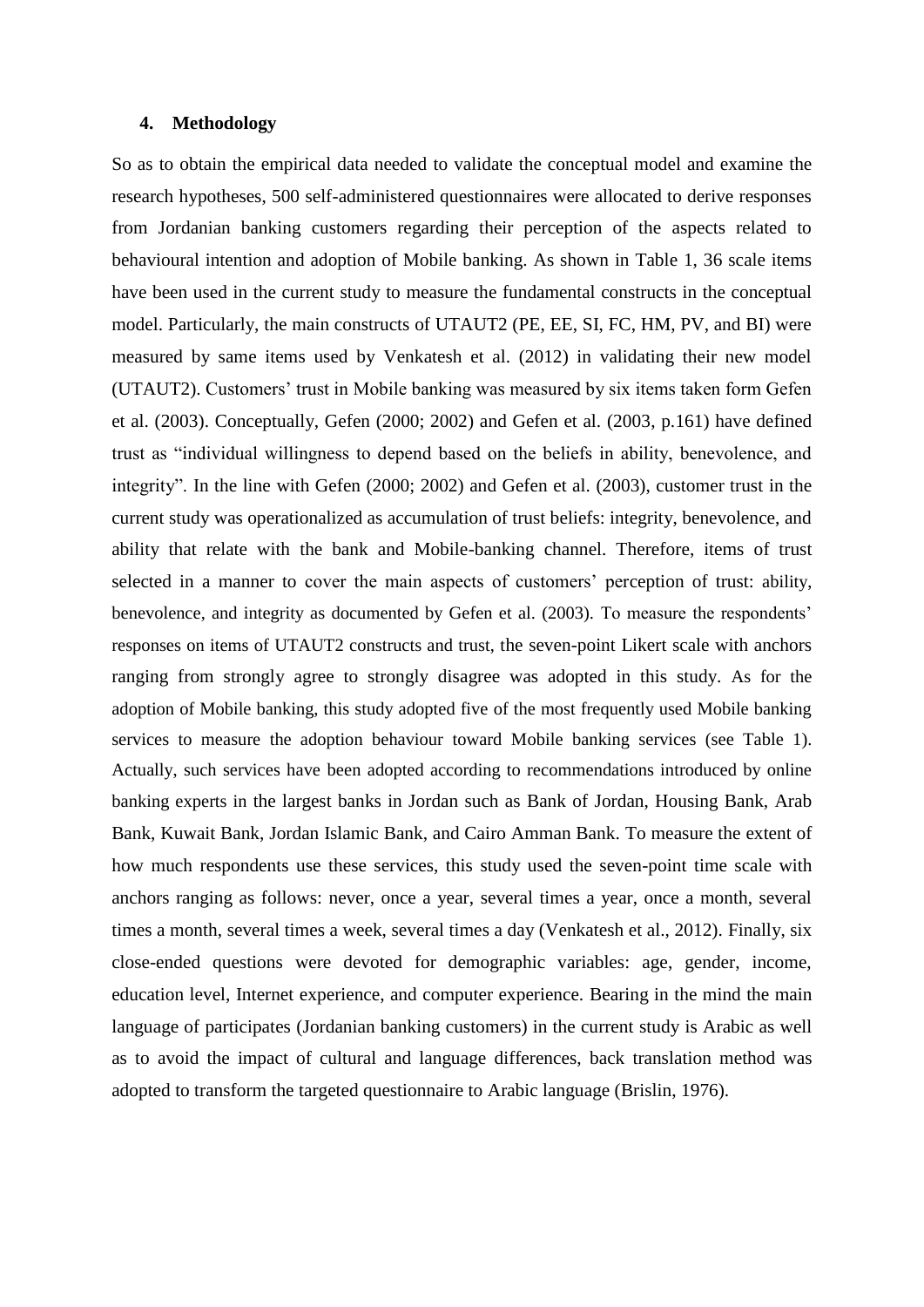### **5. Results**

### *5.1. Respondents' Profile and Characteristics*

Three hundred forty-three valid questionnaires of Mobile banking were completed by Jordanian banking customers. 65.6% of the respondents were male compared to 34.4% of the total respondents who were female. Relating to respondents age, it was noticed that the age group of 25-40 captured the largest part of the total valid sample (65%). With reference to the monthly income level, as seen in Table 5.14, the vast majority of respondents (32.4%) had a monthly income level ranging from 400-600 Jordanian Dinar (JOD) followed by those (21%) who had a monthly income ranging from 601-800 JOD. The descriptive statistics also show that the most prominent educational level of respondents (72.3%) was the Bachelor Degree. In relation to computer experience, it was noticed that the great mass of respondents (92.8%) were observed to have a sufficient level of computer experience and Internet (more than 3 years).

### *5.2. Normality*

A skewness-kurtosis approach was adopted to test univariate normality for each variable (Byrne, 2010; Hair et al., 2010; Kline, 2005). Using AMOS 21.0, the statistical values of skewness and kurtosis were tested and found they were within their respective levels. As reported in Table 1, all the values given support the normality of univariate distribution due to all values of skewness were recognised to be below their cut-off point of '3' as well as all values of kurtosis were found to be not more than '8' (Kline, 2005; West et al., 1995).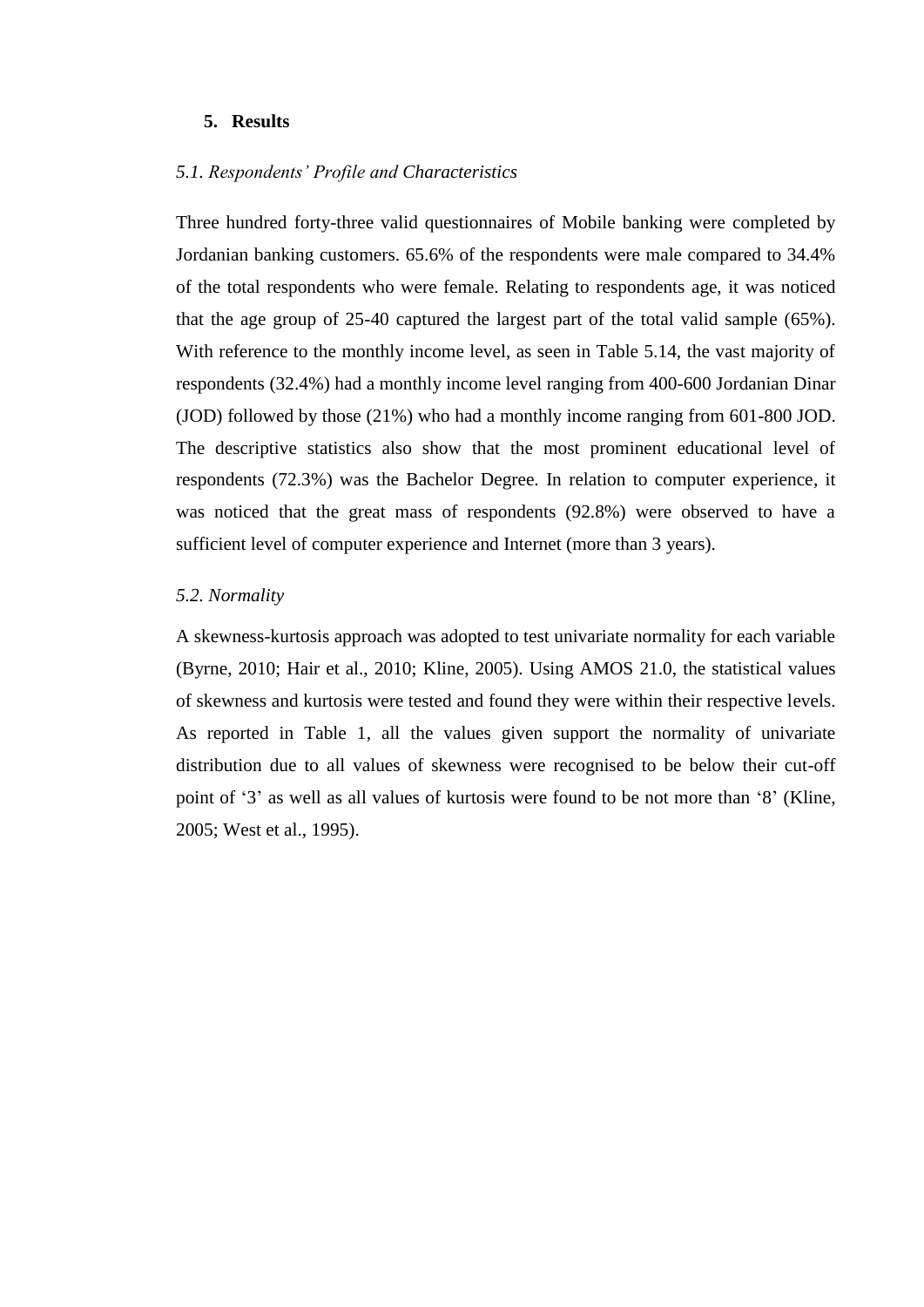|  | <b>Table 1: Assessment of Normality</b> |
|--|-----------------------------------------|
|  |                                         |

| <b>Constructs</b>              | <b>Items</b>    | <b>Skewness</b> | <b>Kurtosis</b> |
|--------------------------------|-----------------|-----------------|-----------------|
|                                | PE1             | $-1.118$        | 1.149           |
|                                | PE <sub>2</sub> | $-0.751$        | 0.231           |
| <b>Performance Expectancy</b>  | PE3             | $-1.159$        | 1.177           |
|                                | PE4             | $-0.763$        | 0.394           |
|                                | EE1             | $-1.252$        | 1.752           |
|                                | EE <sub>2</sub> | $-1.151$        | 1.107           |
| <b>Effort Expectancy</b>       | EE3             | $-1.069$        | 1.103           |
|                                | EE4             | $-0.947$        | 0.643           |
|                                | SI1             | $-0.557$        | $-0.344$        |
| <b>Social Influences</b>       | SI <sub>2</sub> | $-0.535$        | $-0.375$        |
|                                | SI3             | $-0.591$        | $-0.236$        |
|                                | FC1             | $-0.671$        | 0.012           |
| <b>Facilitating Conditions</b> | FC <sub>2</sub> | $-0.721$        | $-0.056$        |
|                                | FC3             | $-0.692$        | $-0.008$        |
|                                | FC4             | $-0.779$        | 0.239           |
|                                | HM1             | $-0.864$        | 0.549           |
| <b>Hedonic Motivation</b>      | HM <sub>2</sub> | $-0.648$        | 0.031           |
|                                | HM3             | $-0.589$        | $-0.227$        |
|                                | PV1             | $-0.584$        | 0.213           |
| <b>Price Value</b>             | PV <sub>2</sub> | $-0.502$        | $-0.173$        |
|                                | PV3             | $-0.661$        | 0.041           |
|                                | TR1             | 0.639           | 0.310           |
|                                | TR <sub>2</sub> | 0.595           | $-0.018$        |
|                                | TR <sub>3</sub> | 0.657           | 0.178           |
| <b>Trust</b>                   | TR4             | 0.507           | $-0.013$        |
|                                | TR <sub>5</sub> | 0.181           | $-0.915$        |
|                                | TR <sub>6</sub> | 0.547           | $-0.161$        |
|                                | BI1             | $-0.956$        | 0.786           |
|                                | B <sub>12</sub> | $-0.801$        | 0.267           |
| <b>Behavioural Intention</b>   | BI3             | $-0.748$        | 0.065           |
|                                | BI4             | $-0.966$        | 0.852           |
|                                | Service1        | $-0.301$        | $-1.196$        |
|                                | Service2        | 0.796           | $-0.221$        |
| <b>Use Behaviour</b>           | Service3        | 0.802           | $-0.716$        |
|                                | Service4        | 0.155           | $-1.257$        |
|                                | Service5        | 1.670           | 1.843           |
|                                | Service6        | 1.214           | 0.078           |

# *5.3. Structural Equation Modelling Analysis*

The collected data has been subjected for further analyses in the structural equation modelling (SEM). Indeed, the two-stage SEM approach was employed to begin with by evaluating the measurement model and then estimating the structural model. All the UTAUT2 constructs and trust were subjected to the measurement model analyses followed by the structural model analyses. Noteworthy, an examination of structural model was conducted including the UTAUT2 constructs without trust. Such process was important to be conducted to see how the predictive power of the model could be different with and without trust.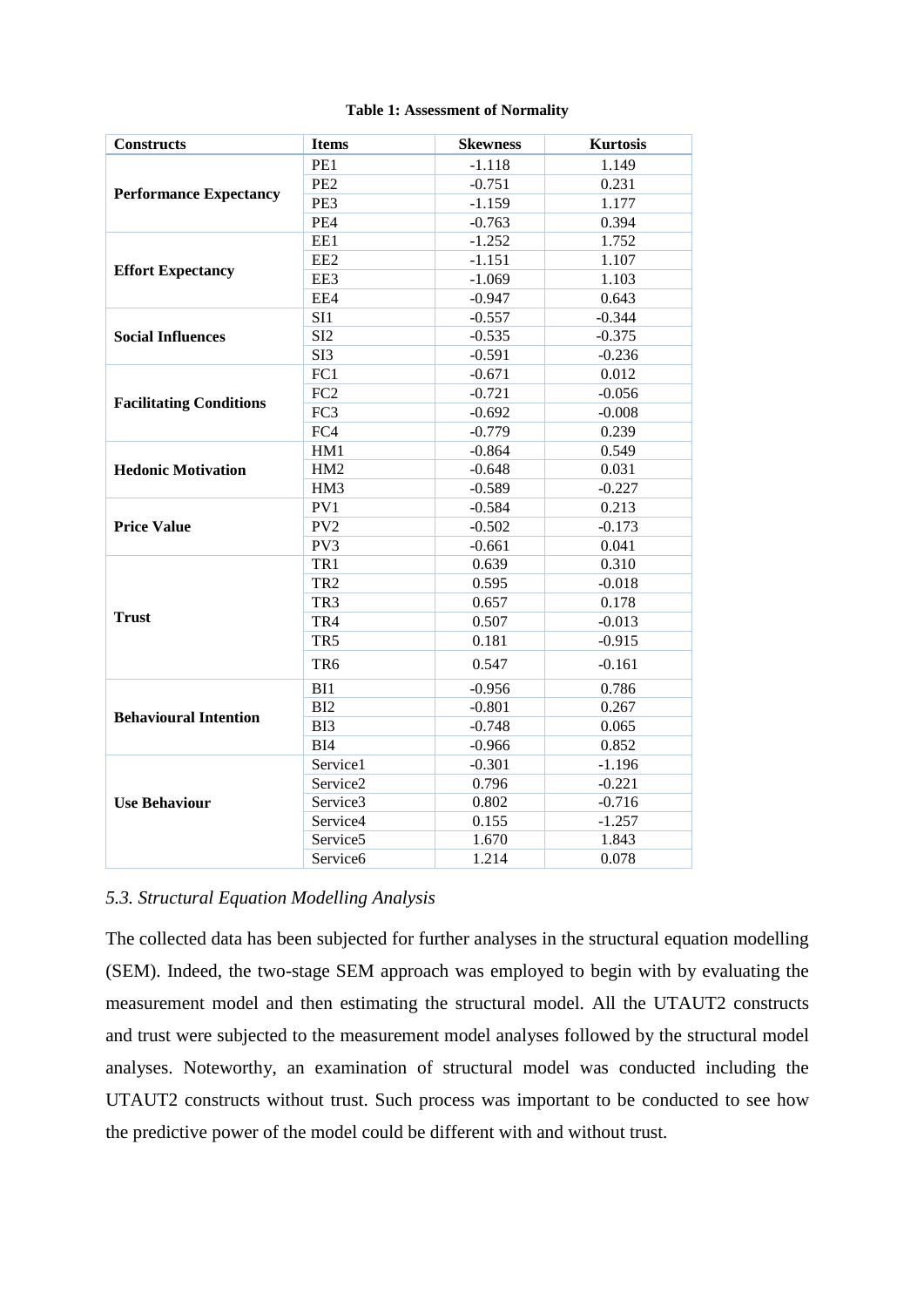## *5.3.1. Measurement Model: Confirmatory Factor Analysis*

Model fitness (unidimensionality) was tested initially in the CFA followed by evaluating the constructs reliability and validity.

### *5.3.1.1. Model fitness*

The main fit indices including CMIN/DF, AGFI, GFI, NFI, CFI, and RMSEA have all been tested to evaluate the model fitness. As seen in Table 2, the yielded fitness indices regarding the initial measurement model of Mobile banking were realised as follow: CMIN/DF was 2.066, GFI=0.85, AGFI=0.81, NFI=0.89, CFI=0.945 and RMSEA=0.057. Owing to the fact that some of these indices were not able to reach their threshold value (i.e. GFI, NFI) (Hair et al., 2010), further purifications and reassessments were done so as to enhance the model fitness (Anderson and Gerbing, 1988; Bagozzi and Yi, 1988; Byrne, 2010;). Fundamentally, a refinement process followed a number of criteria to enhance the model's fitness including inspection of standardised regression weights (factor loading), modification indices, and standardised covariance matrix (Byrne, 2010; Hair et al., 2006; Holmes-Smith et al., 2006).

By inspecting of standardised regression weights (factor loading), one items (Service5) from adoption behaviour and one item (TR3) from trust were observed to be under their cut-off value (higher than 0.50) (Hair et al., 2010; Byrne, 2010). Hence, the decision was to remove these two items. Besides, according to the modification indices, it was observed that one item of behavioural intention (BI4), one item of performance expectancy (PE1), one item of facilitating conditions (FC4), one item of hedonic motivation (HM3), one item of social influence (SI2), and one item of price value (PV1) had a higher unacceptable value. Thus, a decision was taken to remove these six items. By looking at standardised residual covariance, one item of effort expectancy (EE2) and one items of trust (TR1) had residual values of 3.171 and 3.412 respectively and were higher than their respective level of  $\pm 2.58$  (Hair et al., 1995). Therefore, these two items were subjected as removable items.

By doing so, the CFA was tested again without these redundant items, and as expected the model fitness improved considerably. Even though the value of chi-square (CMIN=484.182, DF=263, P=0.000) is still significant, the rest of the fit indices of the modified measurement model, as seen in Table 2, were found to be within their recommended values: CMIN/DF was 1.841, GFI= 0.903, AGFI= 0.87, NFI= 0.932, CFI= 0.968 and RMSEA= 0.050 (Anderson and Gerbing, 1988; Hair et al., 2010). Accordingly, demonstrating that the modified measurement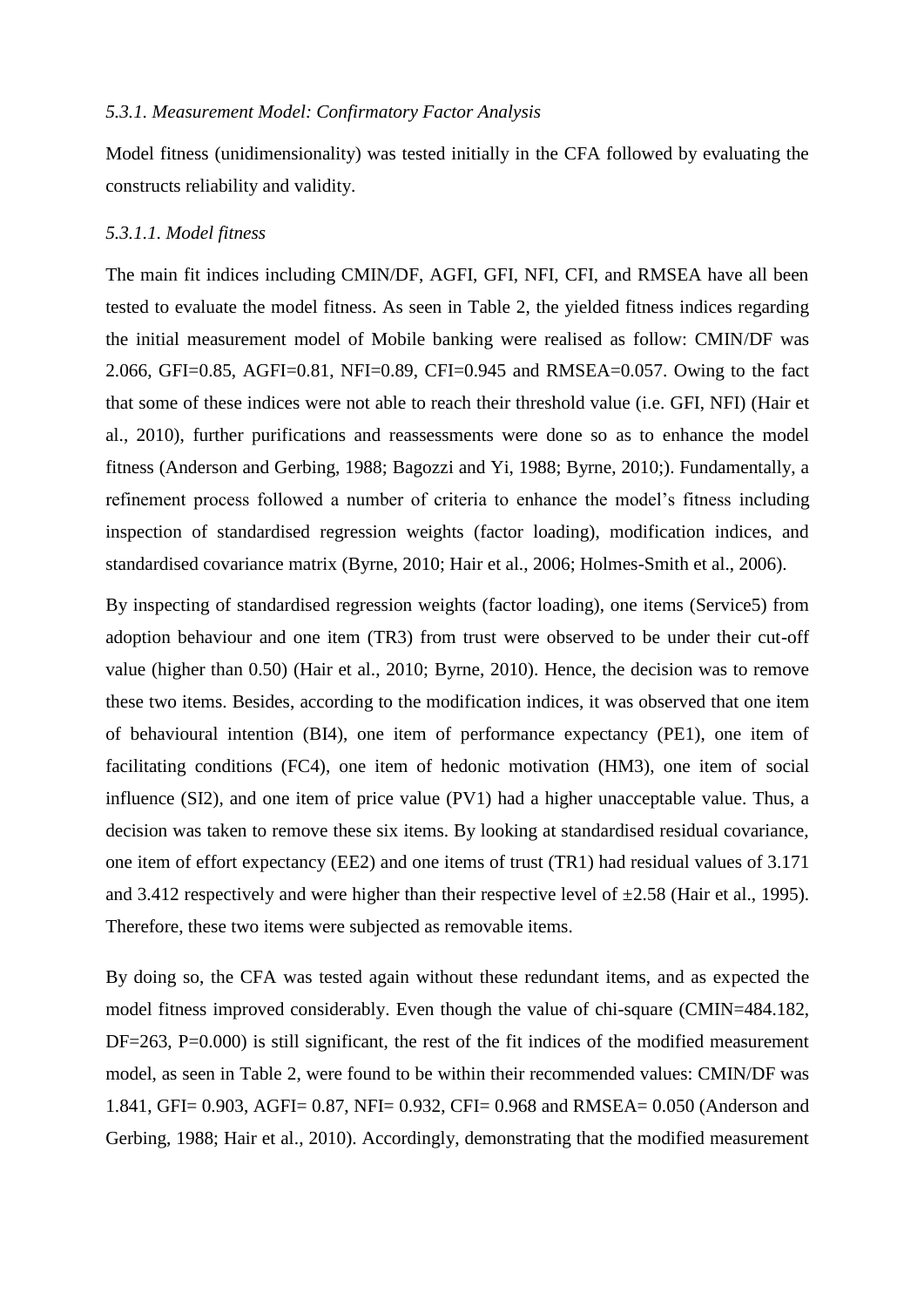model had a high adequate goodness of fit to the data, there is no longer a need for respecifying and improving the model (Byrne 2010; Hair et al., 2010).

|                    |               | <b>TUDIC SI IN</b> OUND OF MORGHOMOTH, MOUCH |                                   |
|--------------------|---------------|----------------------------------------------|-----------------------------------|
| <b>Fit indices</b> | Cut-off point | Initial measurement model                    | <b>Modified measurement model</b> |
| <b>CMIN/DF</b>     | $<$ 3.000     | 2.066                                        | 1.841                             |
| <b>GFI</b>         | > 0.90        | 0.85                                         | 0.903                             |
| <b>AGFI</b>        | > 0.80        | 0.81                                         | 0.87                              |
| <b>NFI</b>         | > 0.90        | 0.89                                         | 0.932                             |
| <b>CFI</b>         | > 0.90        | 0.945                                        | 0.968                             |
| <b>RMSEA</b>       | ${}_{0.08}$   | 0.057                                        | 0.050                             |

**Table 2:** Results of Measurement Model

# *5.3.1.2. Construct Reliability*

As shown in Table 3, all constructs were tested to ensure an adequate level of scales reliability using Cronbach's alpha ( $\alpha$ ), composite reliability (CR), and average variance extracted (AVE). Statistical findings in this regards indicted that all latent constructs have Cronbach's alpha ( $\alpha$ ) value above the cut-off point of 0.70 ranging between 0.77 for social influence and 0.93 for behavioural intention (Nunnally, 1978). By the same token, CR for all latent constructs existed within their respective level of 0.70 as reported by Hair et al. (2010). Table 3 indicates that while the highest value of CR (0.92) was noticed for both facilitating conditions and behavioural intention, the minimum value was exhibited by social influence (0.78). Moreover, as seen in Table 3, the AVE value of the latent constructs ranged from 0.57 (social influence) to 0.80 (behavioural intention) which all are above the cut-off value of .50 as recommended by Hair et al. (2010).

| <b>Latent Construct</b> | Cronbach's alpha | <b>Composite Reliability (CR)</b> | <b>Average Variance</b> |
|-------------------------|------------------|-----------------------------------|-------------------------|
|                         | (a)              |                                   | <b>Extracted (AVE)</b>  |
| PE                      | 0.90             | 0.89                              | 0.69                    |
| EE                      | 0.87             | 0.87                              | 0.69                    |
| SI                      | 0.77             | 0.78                              | 0.57                    |
| FC                      | 0.92             | 0.91                              | 0.79                    |
| HM                      | 0.84             | 0.85                              | 0.73                    |
| PV                      | 0.88             | 0.88                              | 0.79                    |
| <b>TR</b>               | 0.89             | 0.88                              | 0.65                    |
| BI                      | 0.93             | 0.92                              | 0.80                    |
| <b>UB</b>               | 0.80             | 0.80                              | 0.60                    |

**Table 3:** Constructs Reliability

# *5.3.1.3. Construct Validity*

Both convergent and discriminant validities were inspected to measure the construct validity. Relating to the convergent validity, the statistical findings noted that all un-removable items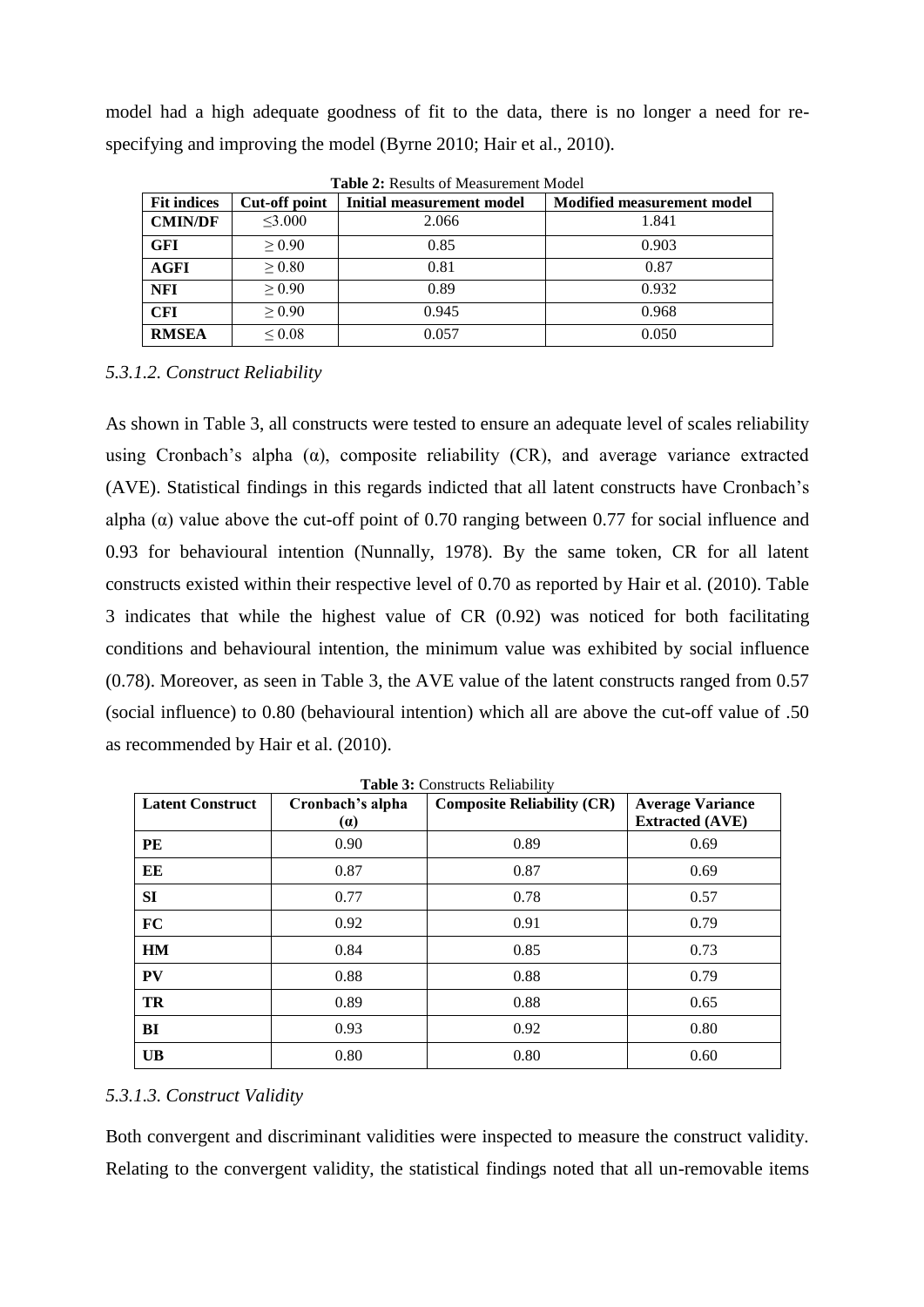had a significant standardised regression weight with their latent constructs. In addition, all undeleted items had a factor loading as low as 0.54 which surpasses their cut-off point of 0.50; they were also found to be statistically significant with a *p* value less than .0001 (Anderson and Gerbing, 1988; Hair et al., 2010). By investigating the correlation estimates among the latent constructs, the highest value of inter-correlation estimates was less than 0.72 which is below its maximum level of 0.85 (Kline, 2005). Furthermore, as seen in Table 4, all latent constructs had the squared root of AVE higher than their inter-correlation estimates with other corresponding constructs.

| LV        | PE   | EE   | <b>SI</b> | FC   | HM   | PV   | TR   | BI   | AD   |
|-----------|------|------|-----------|------|------|------|------|------|------|
| PE        | 0.83 |      |           |      |      |      |      |      |      |
| EE        | 0.69 | 0.83 |           |      |      |      |      |      |      |
| SI        | 0.56 | 0.63 | 0.75      |      |      |      |      |      |      |
| <b>FC</b> | 0.44 | 0.57 | 0.41      | 0.89 |      |      |      |      |      |
| HM        | 0.64 | 0.70 | 0.70      | 0.55 | 0.85 |      |      |      |      |
| <b>PV</b> | 0.58 | 0.68 | 0.69      | 0.49 | 0.70 | 0.89 |      |      |      |
| TR        | 0.54 | 0.54 | 0.65      | 0.43 | 0.65 | 0.65 | 0.80 |      |      |
| BI        | 0.67 | 0.68 | 0.61      | 0.50 | 0.72 | 0.70 | 0.70 | 0.89 |      |
| AD        | 0.45 | 0.36 | 0.33      | 0.50 | 0.37 | 0.41 | 0.43 | 0.58 | 0.77 |

**Table 4:** Discriminant Validity

**Note: Diagonal values** (in bold) **are squared roots of AVE; offdiagonal values are the estimates of inter-correlation between the latent constructs** [AD: Adoption, LV: Latent Variable]

### *5.3.1.4. Common Method Bias*

To make sure that the dataset is free from common method bias, an inspection of Harman's single-factor with nine constructs (PE, EE, SI, FC, HM, PV, TR, BI and adoption) and 26 scale items was conducted (Harman, 1976; Podsakoff et al., 2003). The statistical results in this respect indicated that no single factor was able to emerge as well as the first factor was able to which accounted for 45.78% of variance which is less than the cut-off value of 50% as suggested by Podsakoff et al. (2003). Thus, the data set of Mobile banking does not have any concerns regarding the common method bias.

### *5.3.2. Structural Model*

The yielded of fit indices of the structural model imply that the structural model had sufficient goodness of fit to observed data. Indeed, despite the fact that the chi-square was significant  $(\chi^2=749.279, \text{DF}=278, \text{P}=0.000)$ , the other fit indices were found to be within their threshold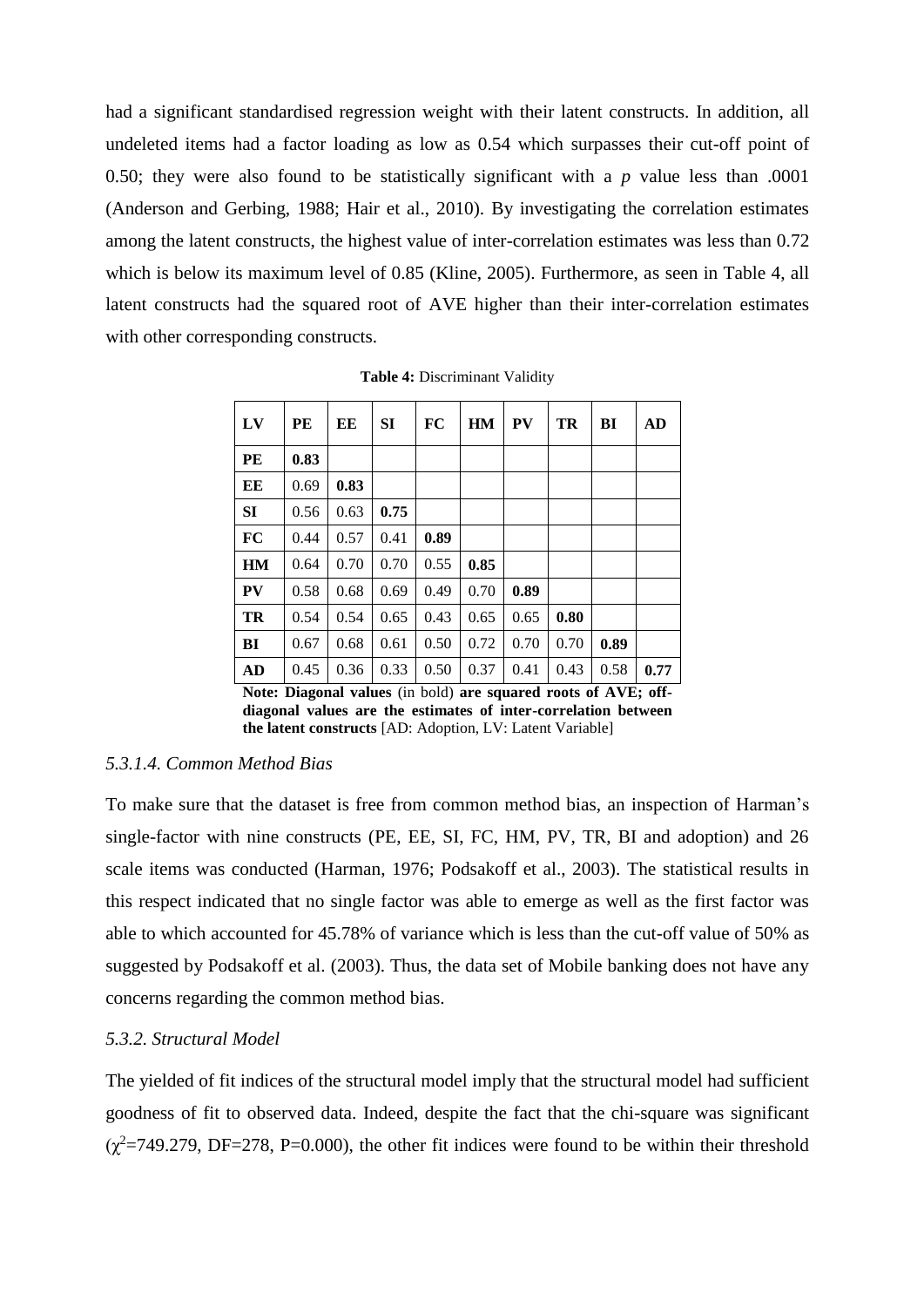value as follows: CMIN/DF=2.695, GFI=0.901, AGFI=0.837, NFI=0.913, CFI=0.952 and  $RMSEA=0.065$ .

Pertaining to the path coefficient analyses, most of the causal paths proposed over the conceptual model were supported to be significant. Accurately, behavioural intention was found to be significantly predicted by UTAUT2 factors: performance expectancy  $(\gamma=0.19, \gamma=0.19)$ p<0.001), effort expectancy ( $\gamma$ =0.18, p<0.016), hedonic motivation ( $\gamma$ =0.20, p<0.000) and price value ( $\gamma$ =0.15, p<0.041). Yet, social influence were not approved to have a significant path with behavioural intention ( $\gamma$ =0.026, p<0.606). As for the main predictors of performance expectancy, both trust ( $\gamma$ =0.24, p<0.000) and effort expectancy ( $\gamma$ =0.56, p<0.000) were proven to have a significant influence on performance expectancy. Finally, adoption of Mobile banking was also found to be significantly predicted by both behavioural intention  $\gamma=0.467$ , p<0.001) and facilitating conditions ( $\gamma=0.153$ , p<0.021). Accordingly, the research hypothesises: H1, H2, H3, H5, H6, H7, H8, H9 and H10 all were confirmed while only one hypothesis: H4 was rejected. The  $R^2$  values extracted in the endogenous factors were found as follows: 65% for behavioural intention; 49% for performance expectancy; and 31% for adoption behaviour.

It is also worth mentioning that an examination of structural model was conducted without trust. As expected, the main constructs of the UTAUT2 (without trust) were able to predict about 59% of variance in behavioural intention. However,  $R^2$  value accounted for behavioural intention was enhanced by the inclusion of trust along with the UTAUT2 constructs in the same structural model to reach 65%. Accordingly, it could be concluded that the structural model seems to have more power in predicting the behavioural intention once trust is comprised together with the UTAUT2 constructs.

### **6. Discussion**

According to the statistical results presented above, it seems obviously that the model being examined in the current study has been able to reach an accepted level in the terms of predictive power in all endogenous factors: behavioural intention (65%), adoption behaviour 32%) and performance expectancy (49%). This is also in addition to the fact all criteria related to measurement model: model fitness, construct reliability and validity were successfully achieved. By including trust along with UTAUT2 factor the  $R^2$  value extracted in BI increase to reach 65%, which in turn, supports comprising trust as external factor among the conceptual model.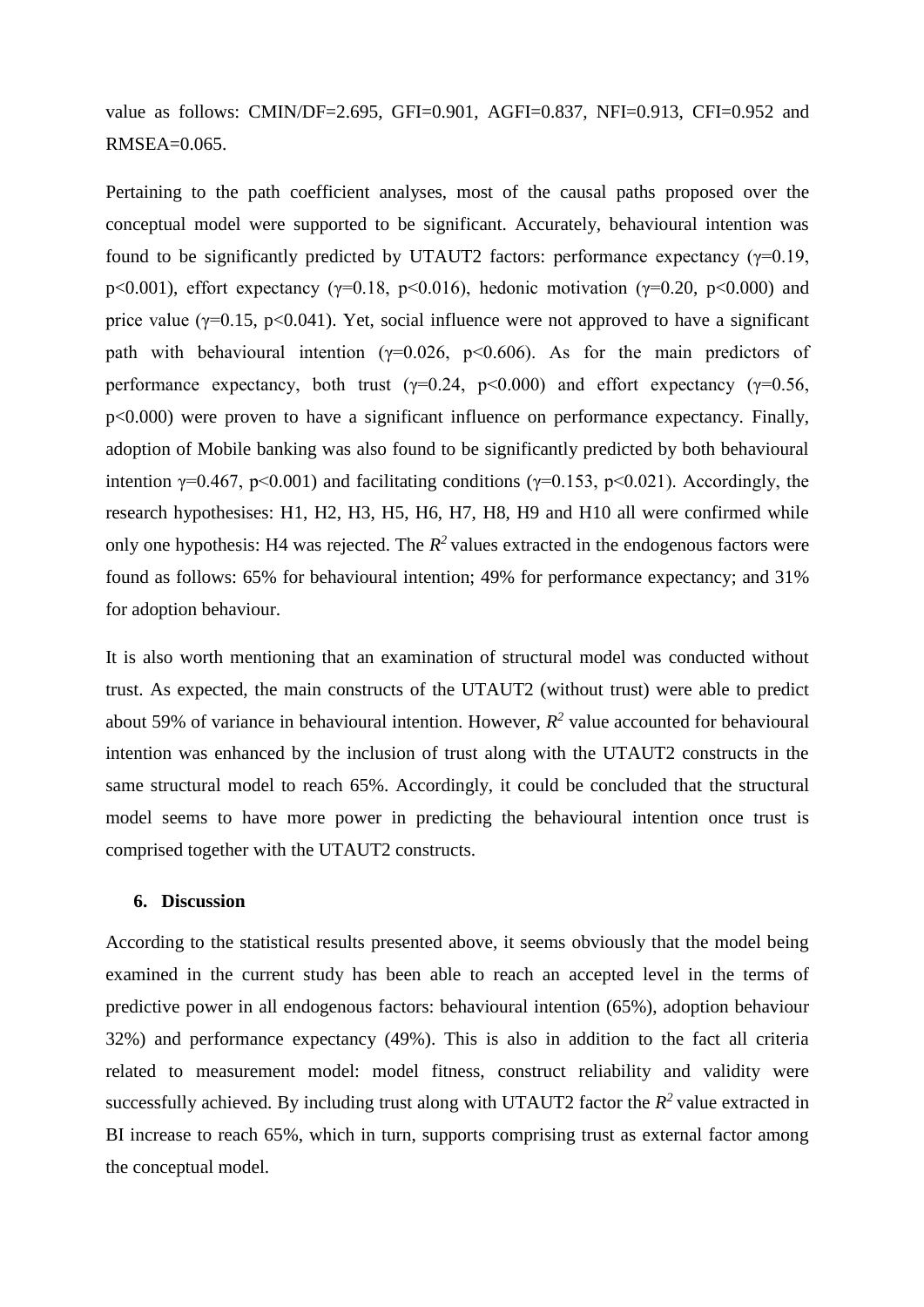Such value of  $R^2$  accounted in behavioural intention was also observed within a highly acceptable level, which exceeded all the recommended values in this regard, such as: 40% (Straub et al., 2004) and 30% (Holmes-Smith et al., 2006; Kline, 2011). Moreover, this value of variance is fairly close to those accounted for by other studies formulating UTAUT. For instance, study of adoption Mobile banking carried out by Luo et al. (2010) accounted 60% of variance in behavioural intention to use Mobile banking.

In relation to path coefficient analyses, trust was found to be the most significant factor predicting the customers' intention to adopt Mobile banking with a coefficient value of 0.26. As well as, trust was able to have a significant path with performance expectancy with regression weight of 0.24. This, in turn, implies the important role of trust not only in motivating the customer to use Mobile banking but also in shaping their perception toward such technology as more productive and novel technology. This could be return to the sensitive nature of financial transactions that are conducted by electronic channels (Eriksson et al., 2005; Riffai et al., 2012). Such results are in the line with what has been approved by prior IS and Mobile banking studies regarding the role of trust (Gefen et al., 2003; Hanafizadeh et al., 2014; Luo et al., 2010; Riffai et al., 2012; Zhou, 2012).



**Figure 2:** Validated Research Model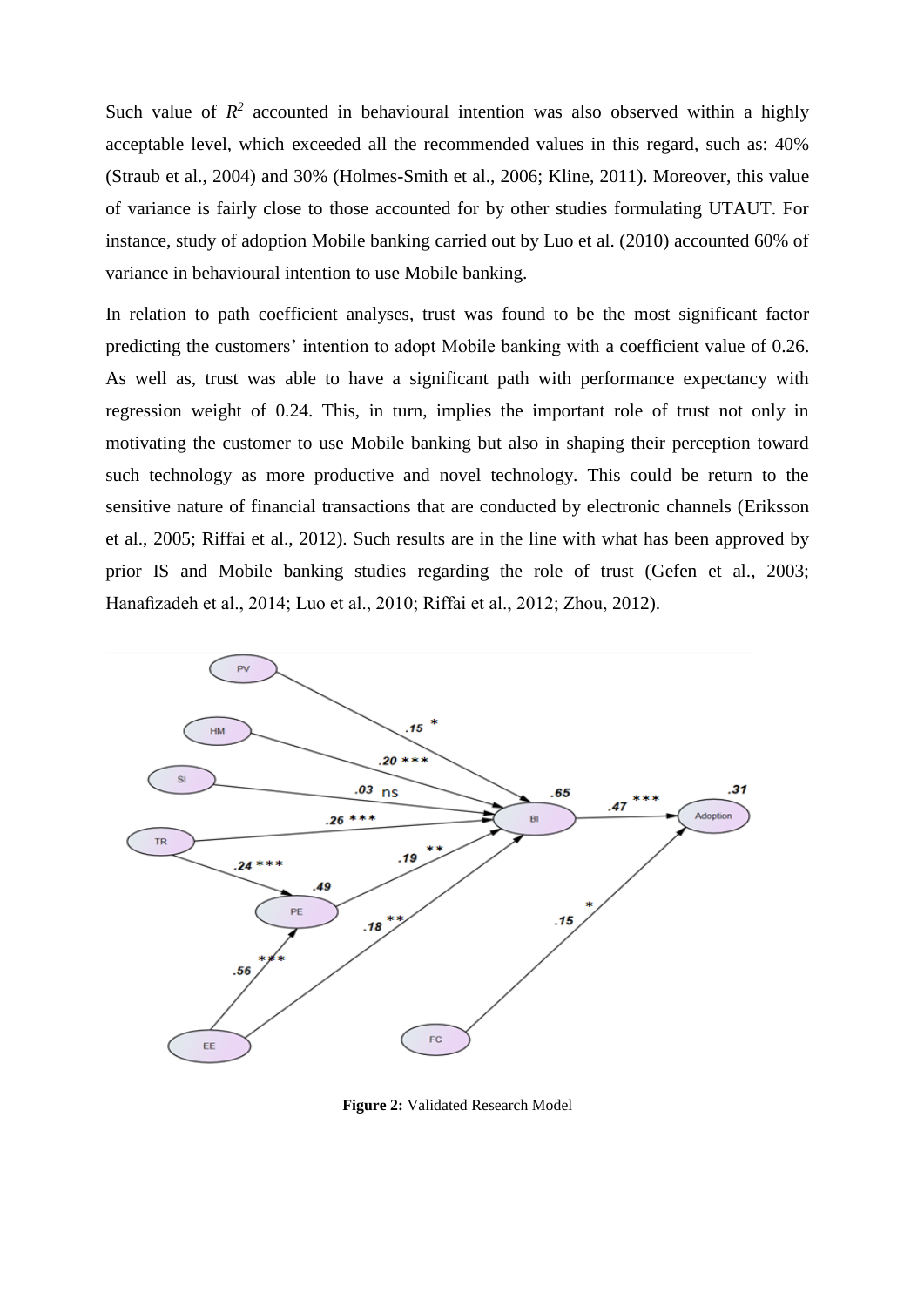Statistical results also provide strong proofs confirming the causal path between behavioural intention and performance expectancy with weight of 0.19. This clearly implies that aspects related to the functional utilities (performance expectancy) are the focus of attention for the Jordanian consumers in formulating their intention to adopt Mobile banking. Theoretically, the vast majority of studies that have applied UTAUT as a theoretical foundation in their conceptual models have confirmed performance expectancy as a significant factor influencing behavioural intention (Alalwan et al., 2014; Luo et al., 2010; Martins et al., 2014; Riffai et al., 2012; Yu, 2012; Zhou et al., 2010).

The empirical results have supported the significant relationship between effort expectancy and behavioural intention to adopt Mobile banking with regression weight of 0.18. This means that Jordanian customers seem to be concerned about the extent of simplicity or difficulty in using Mobile banking. Such relationship could be reasoned to the fact that the particular nature of Mobile banking requires customers to have a certain level of knowledge and skill, let alone, using these channels requires customers to perform all tasks alone without any assistance (Gu et al., 2009; Riquelme and Rios, 2010; Luarn and Lin, 2005).

Along with its direct influence on the behavioural intention, effort expectancy was approved to have a significant impact on performance expectancy. In other words, if the customers perceive that using technology needs less effort and is not difficult, they will perceive to use technology more advantageously and be useful in their life (Davis et al., 1989). Over the prior IS/IT literature, it has been largely argued that individuals' perception of the system usefulness is strongly influenced by the extent of how much such system is ease to use and does not require too much efforts (Davis et al., 1989; Eriksson et al., 2005). By the same token, several studies in the area of Mobile banking that reported a strong relationship between system ease of use and the usefulness of this systems (i.e. Luarn and Lin, 2005; Gu et al., 2009; Riquelme and Rios, 2010).

As for the role of social influence, the results have been noticed in a different manner for what has been proposed in the conceptual model of the current study. Indeed, social influence were not able to account for any statistical variance in the behavioural intention to adopt Mobile banking which means that Jordanian banking customers seem to be less interested to the recommendations and attitudes of their references groups (i.e. family, friends, colleagues) in formulating their intention to adopt technology. In fact, the results exhibited in this study regarding the social influence were found to be different in comparison with other studies that have applied UTAUT as a guiding model in their studies such as Yu (2012) and Zhou et al.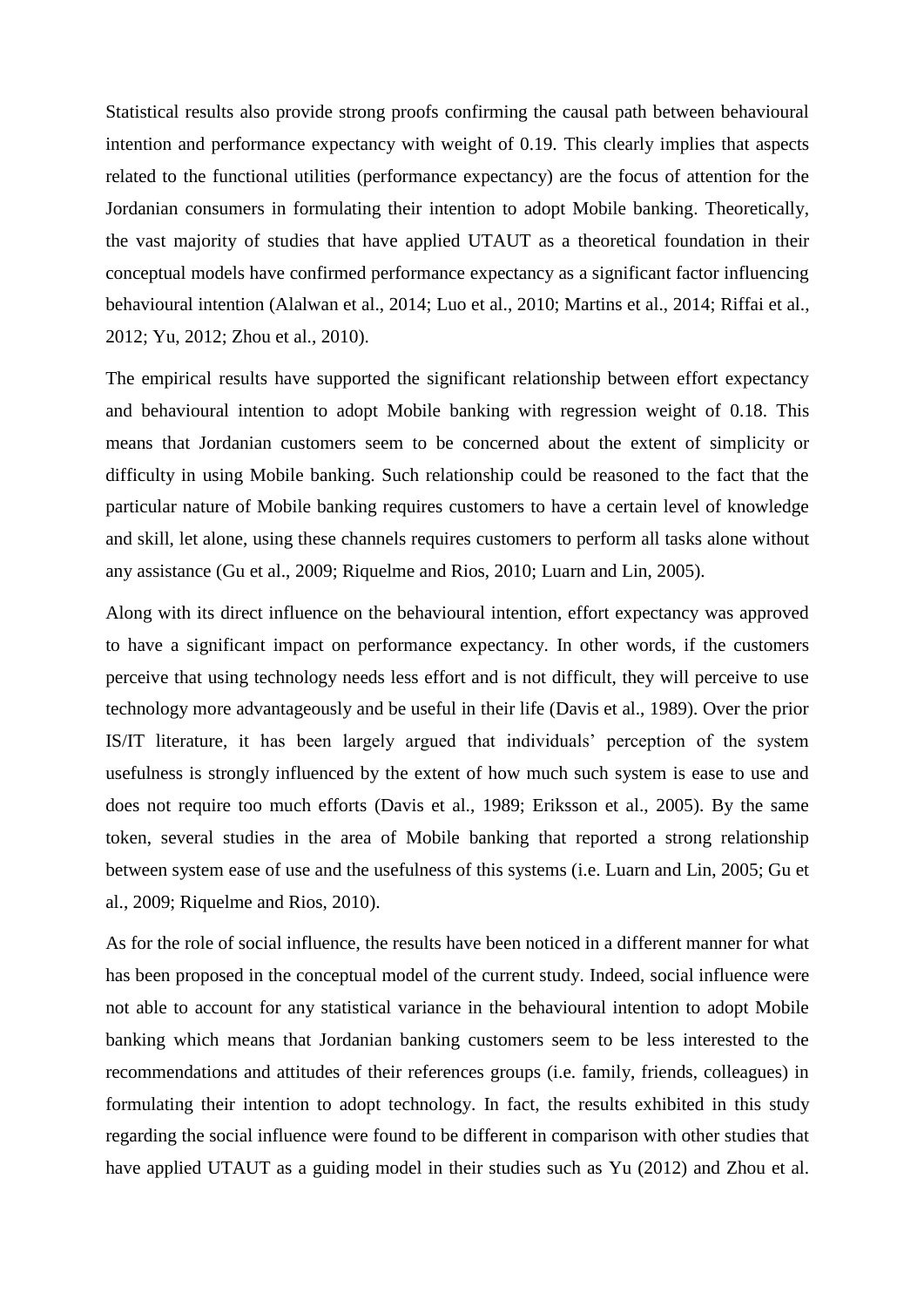(2010); they all supported the role of social influence on the behavioural intention. However, there are other studies in the relevant area that have disapproved the impact of social influence. For instance, a study employed UTAUT as a ground theory to predict the customers' intention to adopt online banking by Riffai et al. (2012) who found that social influence were the least non-significant factors predicting behavioural intention with a coefficient value of 0.10. Such other examples pertaining to online banking channels found that social influence or similar factors (e.g. subjective norm, image, social desirability, and reference group) do not have a significant impact on the customers' intention to use these channels (Gerrard and Cunningham, 2003).

Statistical results empirically approved the considerable influence of facilitating conditions on adoption of Mobile banking ( $\gamma$ =0.153, p<0.021). This demonstrates that respondents pay a particular interest in the existence of facilities, resources, and skills that are required to use Mobile banking successfully and effectively. Indeed, the nature of the facilities that are required in the case of Mobile banking (i.e. smart phones, 4G services, Internet access, Wi-Fi, secured applications) are fundamental aspects to have a smooth and easy access to the financial services. Results of facilitating conditions are parallel with other results witnessed in the prior studies that have examined facilitating conditions or their captured factors (i.e. Alalwan et al., 2016b; Yu, 2012; Zhou et al., 2010).

As expected, hedonic motivation was empirically evidenced to be crucial factor influencing Jordanian customers 'intention to adopt Mobile banking ( $\gamma$ =0.20, p<0.000). This strong association echoes that the likelihood of adopting Mobile banking could reach the highest level among banking clients who perceive further joy, entertaining, pleasure and enjoyment in using such novel channels. Indeed, intrinsic motivation enjoys a particular interest in the customers' context and its impact becomes more effective in the case of hedonic technology that comprises of novelty seeking and uniqueness (Brown and Venkatesh 2005; van der Heijden, 2004). Jordan is considered as one of the fastest growing countries in the Middle East in terms of mobile and telecommunication technology; using these channels (e.g. Internet banking, Mobile banking) represents an added value in the terms of novelty and modernism for the people there. This plausibly illustrates the active role of hedonic motivation in shaping the Jordanian customers' intention to use Mobile banking. Existing literature related to the information system area (Brown and Venkatesh, 2005; van der Heijden, 2004; Venkatesh, 1999) has largely supported the crucial role of intrinsic motivation in predicting the behavioural intention.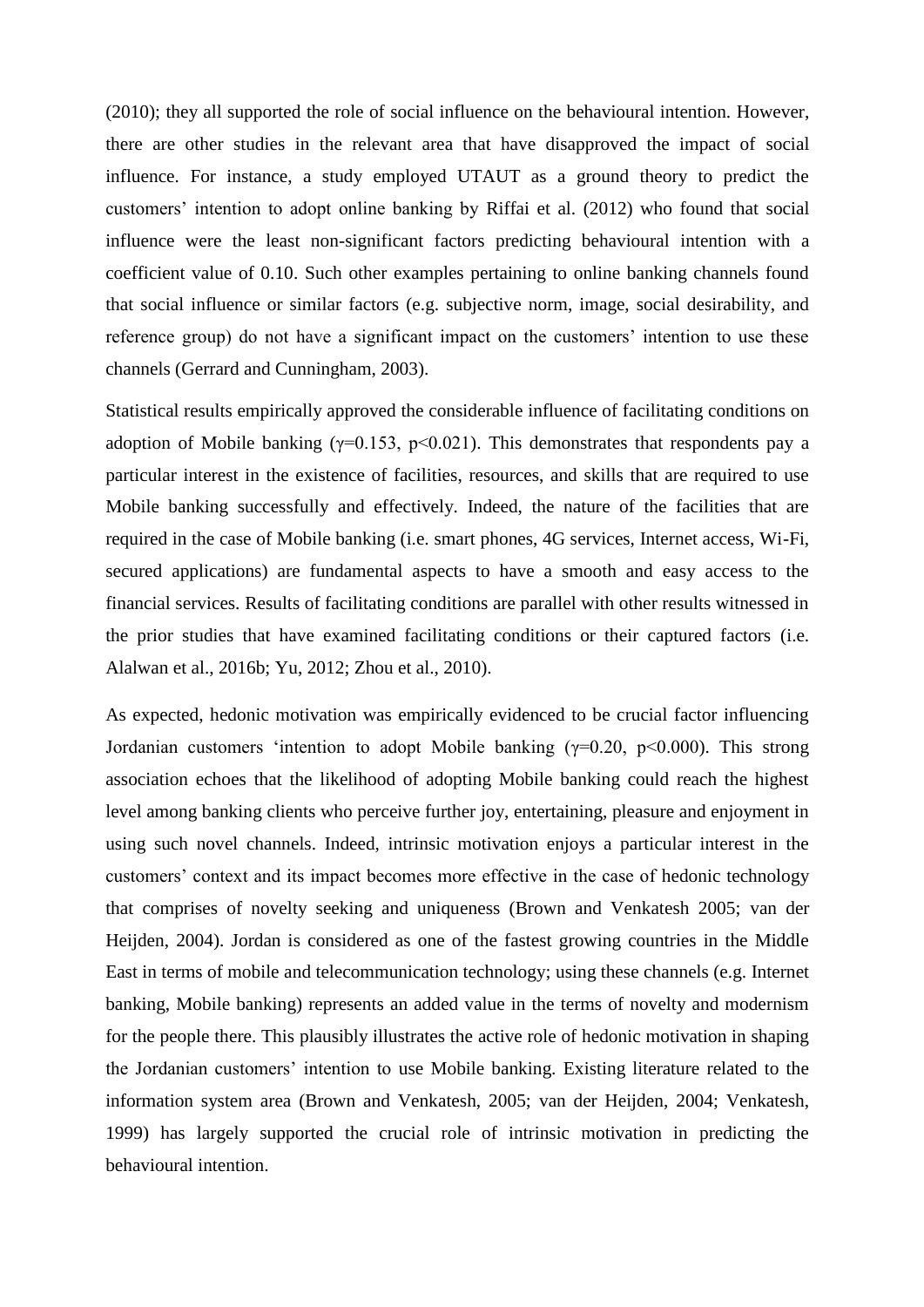As proposed in the conceptual model, statistical results affirmed a significant path between price value and customers 'intention to adopt Mobile banking with weight of 0.15. Accordingly, it could be concluded that price value issues receive a particular interest from banking customers in Jordan to form their decision to adopt or reject Mobile banking. In different words, by increasing the level of the benefits and utilities perceived in using Mobile banking relative to the financial cost paid to use such systems, customer are more likely to be motivated to adopt Mobile banking. This is in line with Venkatesh et al.'s (2012) thought ensuring that the financial issues usually draw considerable attention to the customer context rather than the organisational context where the cost is comprised in terms of time and effort.

Besides, given the previous results regarding hedonic motivation and performance expectancy, it seems that Jordanian customers perceived Mobile banking channel as efficient and an entertaining way to produce financial services which, in turn, facilitated the impacting role of price value in predicting the customers' intention. Moreover, a large number of respondents are on a medium-sized income and consequently are more sensitive to price issues (Brown and Venkatesh, 2005; Dwivedi and Lal, 2007; Jaruwachirathanakul and Fink, 2005; Riffai et al., 2012; Sathye, 1999). In agreement with this assumption, Cruz et al. (2010) argued that the monetary cost was found to be the most important barrier mitigating the intention to adopt Mobile banking among the younger customers who have a lower income and enjoy a higher education level. The important influence of perceived value or price value has been empirically supported over prior literature of online banking channels (Ho and Ko, 2008).

## *6.1. Theoretical Contributions*

Having studied the most important factors predicting Jordanian customers' intention and adoption of Mobile banking, the current study represents a substantial contribution to existing knowledge regarding online banking channels and technology acceptance area in general. In fact, this study represents a worthwhile direction by examining Mobile banking which, so far, has not been well evaluated in the Jordanian context. Thus, this study significantly contributes to the knowledge and literature in Jordan by focusing more on Mobile banking as more novel technology in Jordan and is calling for further understanding; examining other important aspects; and applying advanced statistical analyses method (e.g. SEM).

As the UTAUT2 is precisely theorised to explain technology acceptance from the customers' perspective (Venkatesh et al., 2012), it has been selected as a fitting theoretical foundation for the conceptual model. Therefore, this study comprises a substantial contribution by being the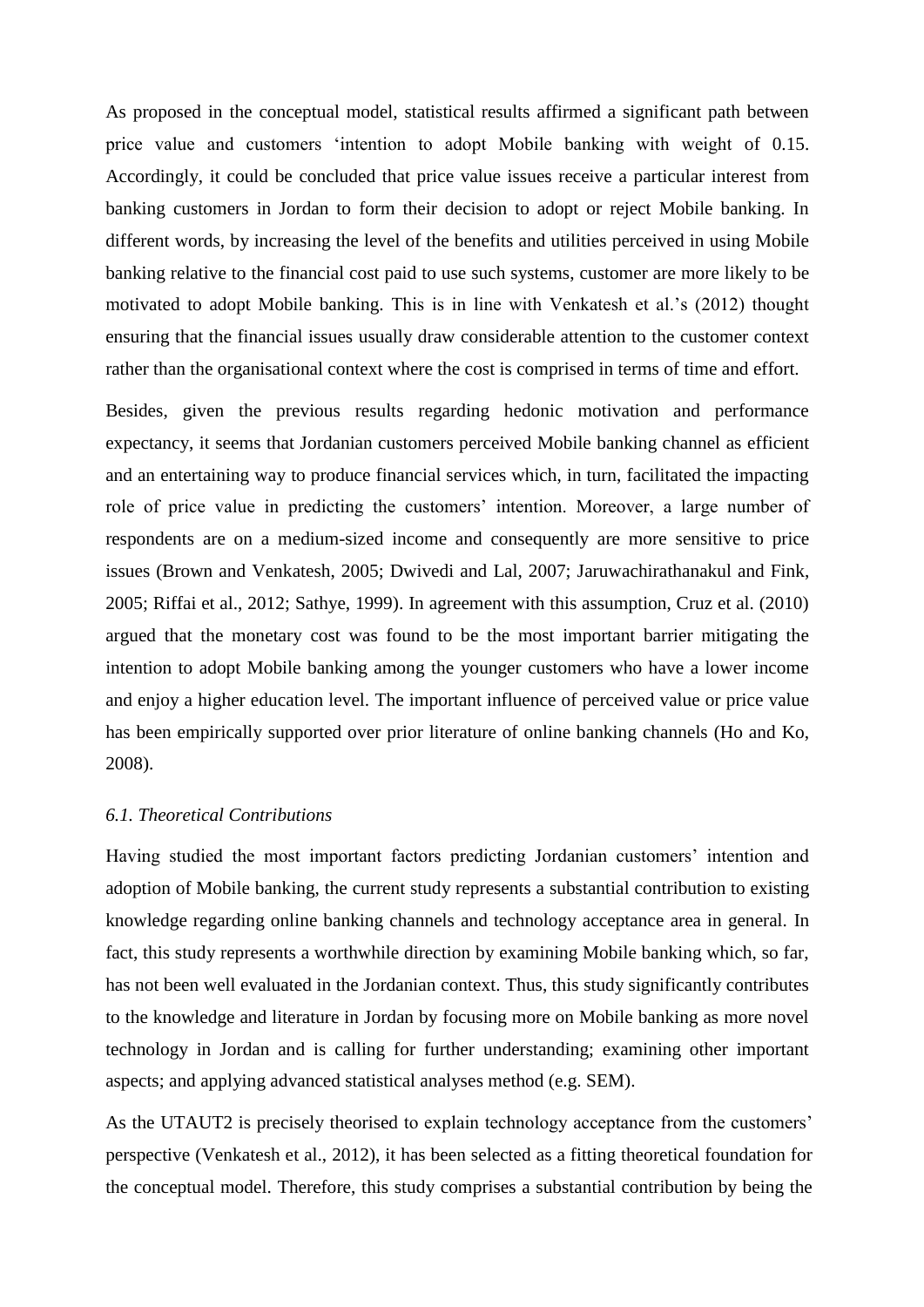initiator in building the conceptual model based on a theoretical foundation appropriate with the customers' context and being able to capture the most important aspects forming customer intention and behaviour toward Mobile banking as well. It is also worth indicating that Venkatesh et al. (2012) empirically examined the validity of UTAUT2 to explain the acceptance of mobile Internet services in Hong Kong, a highly developed country. Thus, this study is one of the forefront studies extending the applicability of UTAUT2 by examining new technologies (Mobile banking) in a new context (banking industry) in developing countries (Jordan).

This study also goes beyond what Venkatesh et al. (2012) proposed in UTAUT2 by including a new construct (trust) alongside the UTAUT2 constructs; and proposing new causal paths between the main antecedences of behavioural intention (EE→PE and TR→PE). This, in turn, demonstrates a significant contribution to the expansion of the theoretical horizon of UTAUT2. Further, using Mobile banking as a novel and innovative technology could accelerate the customers' feeling of pleasure, fun, and enjoyment; however, hedonic motivation has derived less attention from prior studies that have examined Mobile banking.

### 6.2. *Implications to Practice*

From practical perspective, the statistical results support the crucial role of the following factors: behavioral intention, performance expectancy, effort expectancy, facilitating conditions, price value, hedonic motivation, and trust. Hence, aspects relating to these factors must be the focus of attention of any bank in their endeavour to motivate their customers to use Mobile banking. According to Laukkanen et al. (2009), personal communication (one-toone marketing actions) is one of the best ways to persuade potential users that using the online banking channels is be more useful and advantageous compared with traditional encounters. Besides, allowing customers to try using these applications through experimental accounts rather than using their own accounts could create a positive experience and let customers actually experience how much they will benefit by using these valuable, useful and easier applications (Dwivedi and Irani, 2009; Ho and Ko, 2008; Jaruwachirathanakul and Fink, 2005).

The results of this study also provided clues for Jordanian banks about the important influence of trust. Therefore, banks have to initially be sure that Mobile banking channels are able to conduct financial transactions efficiently, securely, and within less time along with the availability of information required by customers to successfully use these channels (Chiu et al., 2010; Jaruwachirathanakul and Fink, 2005; Simintiras et al., 2014). Practically, expanding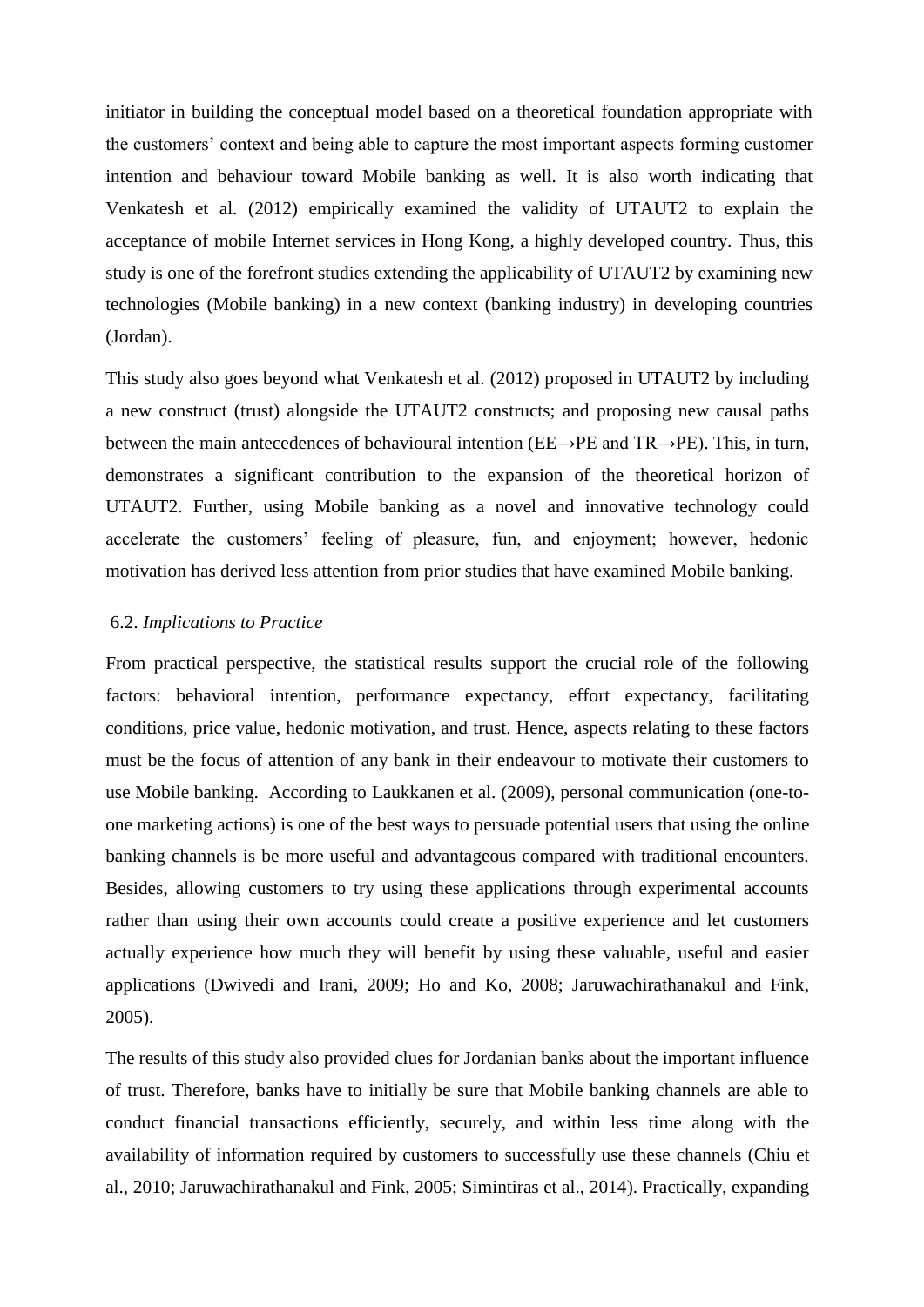the range of financial services provided by the SSTs and maintaining the permanency of their performance efficiently and effectively 24/7 will positively reflect on the customers' perception toward Mobile banking as more useful and trustworthy channel to produce the banking services support the role performance expectancy (Simintiras et al., 2014; Zhou, 2012; Zhou et al., 2010).

Noteworthy, Jordanian banks could also utilise breakthroughs in the social media to conduct their campaigns in a more influential and cost-effective way. In this respect, attractive videos posted on YouTube, Facebook, Twitter could explain how these channels are contemporary and breaking new ground; this could contribute to hedonic values related to such system (Chen et al., 2014). Customizing a smart, high quality and creative interface design based on the customers' preferences will lead to adding value in the terms of innovativeness and uniqueness (Dwivedi et al., 2013; Simintiras et al., 2014). This may accelerate further hedonic motivation in using SSTs (Dwivedi and Irani, 2009).

This study also indicated that Jordanian customers' intention seems to be derived by the role of price value. Banks could enhance the price value by convincing their customers that implementing this technology will provide them with a better quality of life and will save them time, cost, and effort which makes using SSTs more valuable relative to the cost paid in this regard. In addition, special price discounts or using these services for free could be another effective tactic in contributing to price value; this could increase customers' intention (How and Koi, 2008; Venkatesh et al., 2012; Wessels and Drennan, 2010) as well as motivating potential adopters to be actual adopters of Mobile banking (Laukkanen et al., 2009).

### **7. Limitations and Future Research Directions**

Even though this study represents a fruitful attempt over the area of adoption and use of Mobile banking, it is restricted by the number of limitations. For instance, the data of the current study was obtained by using a convenience sample of Jordanian banking customers in only two Jordanian cities (Amman and Al-Balqa), which in turn, could negatively reflect on the generalisability of results across other cities. The sample description also showed that the largest segment of the respondents in the current study were young, have a medium-sized income, well-educated, and have adequate experience with the computer and Internet. Therefore, this raises concerns regarding the applicability of the results for other segments of the current population that have different characteristics (e.g. age, income, education level, gender, and technology experience). This study only covered one online banking channel (i.e.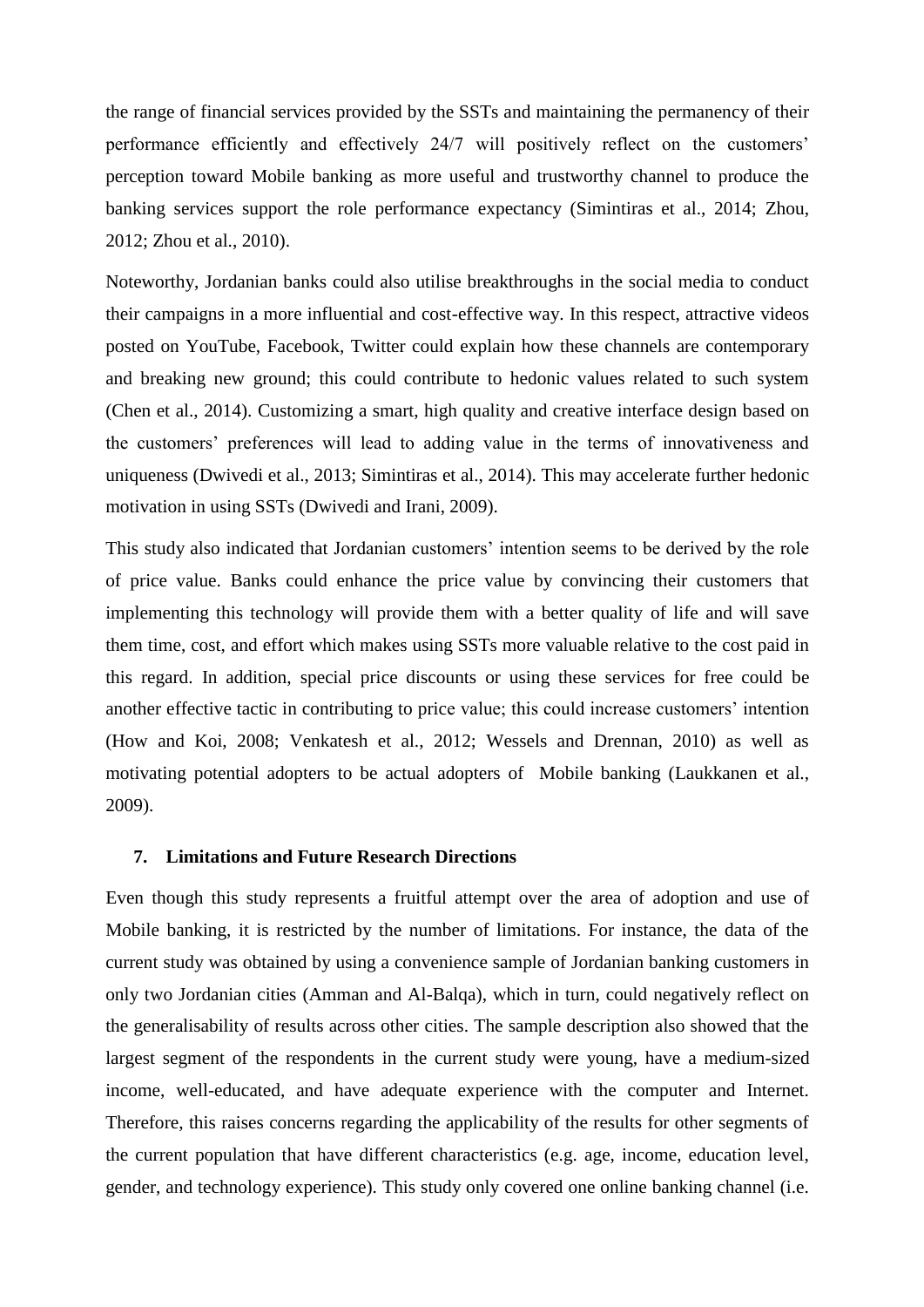Mobile banking). This could mitigate the applicability of the current study's results to other types of electronic channels across other contexts. Further, the results of the current study were based on cross-sectional data, and therefore, raising question about the applicability of these results in the long term. Indeed, this concern could be attributed to the fact that the customers' predisposition, beliefs, and awareness toward such technologies are more likely to change in the passage of time (Agarwal and Karahanna, 2000; Lee et al., 2003). By the same token, the impacting role of the national culture on the Jordanian customers' intention and use of Mobile banking was not measured in the current study. In essence, examining the aspects related to the prevailing culture (e.g. masculinity, femininity, collectivism, individualism, uncertainty avoidance, and power distance) could be more useful to know more on how customers formulate their intention, behaviour, and beliefs towards such innovative systems (Al-Sukkar and Hasan, 2005; Constantiou et al., 2009).

Given that the results of the current study are based on cross-sectional data, a longitudinal study could provide further understanding regarding this problem and the extent of how much the effect of the proposed factors could be stabilised or changed over time. Moreover, as this study collected the required data from only two cities in Jordan (Amman and Al-Balqa`), future studies in Jordan should expand to the whole of the geographical coverage by including other cities and covering both urban and rural areas. Having a systematic process in proposing and validating the conceptual model of the current study, opening prospects to reapply and retest this model to explain customers' intention and behaviour towards different technologies (e.g. e-learning, online shopping, mobile payment, mobile government, airline self-service check-in, kiosk) in different contexts (government, health informatics, education, hotels) would be beneficial. Owing to the fact that an SST (e.g. Mobile banking) is the new technology in Jordan and its adoption rate is still sluggish, Jordanian customers have not yet formulated a habitual behaviour toward this technology; habit was excluded from the conceptual model of this study. However, in the long term, once the Jordanian customers get used to dealing with online banking channels and formulating habitual behaviour towards this technology, it becomes possible for future studies to address the role of habit on both intention and actual behaviour.

### **8. Conclusion**

Mobile banking technology represents an attractive area of interest to be examined and studied especially considering the main challenges accompanied by introducing such technology. Taking in to account the lower adoption rate of Mobile banking by Jordanian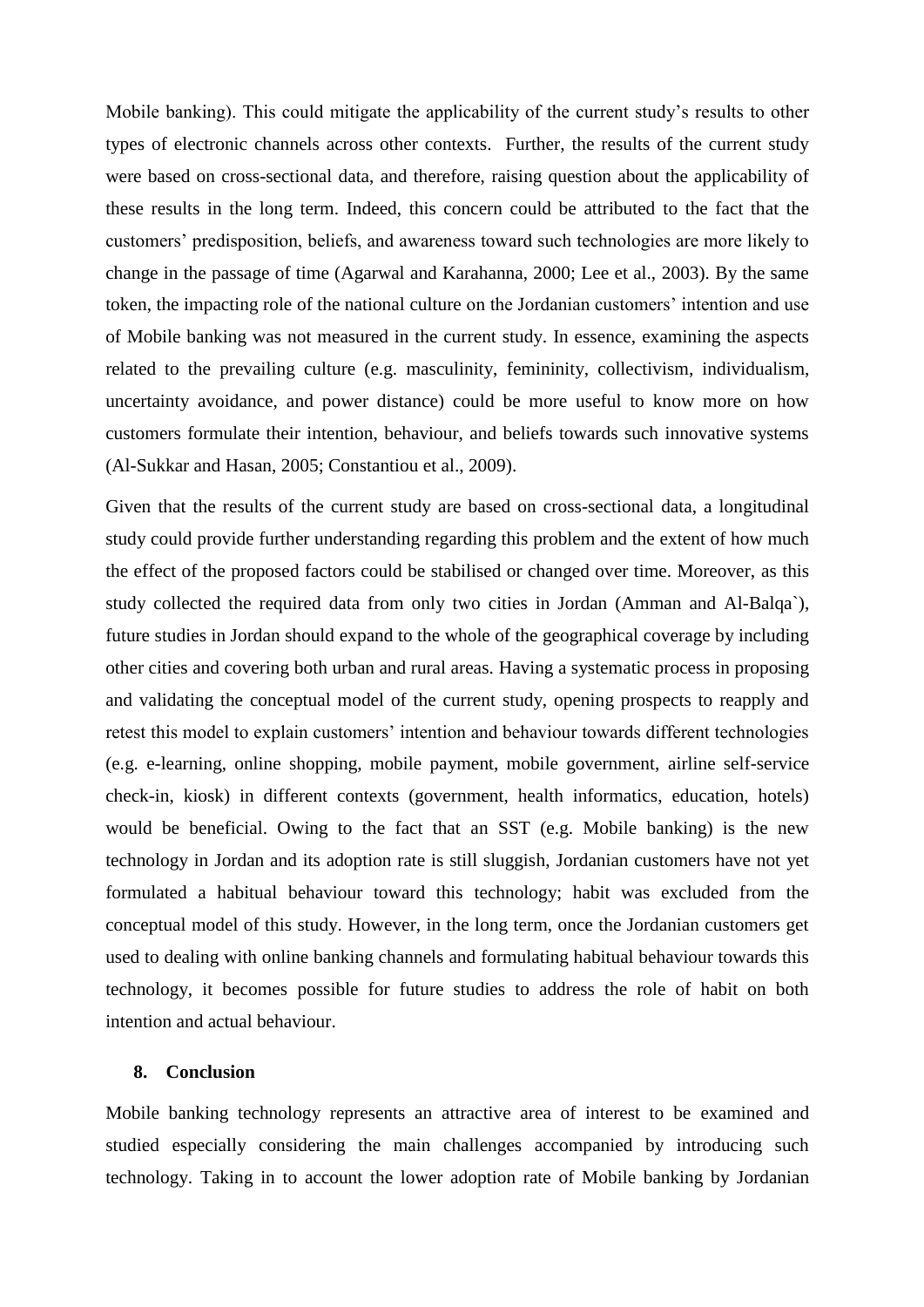customers, this study realised the necessity of examining the main factors that could shape the Jordanian customers' intention and adoption of Mobile banking. This is in addition to the fact that there are a quite few studies that have addressed the related issues of Mobile banking in Jordan. Furthermore, there was a need to select the theoretical foundation which is able to capture the most important aspects associated the adoption of Mobile banking by Jordanian banking customer. Thus, a new model of Venkatesh et al. (2012) UTUAT2 was selected to propose the conceptual model of the current study. This was extended by including trust as external factor have been extensively citied as one of the most important predictor of the customers intention and adoption of online banking channels. The main statistical results supported the predictive validity of the conceptual model by accounting about 64% of variance in the Jordanian customers' intention to adopt Mobile banking. Performance expectancy, effort expectancy, hedonic motivation, price value and trust all were approved to be significant predictors of the behavioural intention. Both behavioural intention and facilitating conditions were also supported to be significant factor predicting the actual adoption of Mobile banking.

## **References**

- Ajzen, I. (1991). The theory of planned behaviour. *Organizational Behaviour and Human Decision Processes*, *50*(2), 179-211.
- Alalwan, A., Dwivedi, Y. K. and Williams, M. D. (2014). Examining factors affecting customer intention and adoption of Internet banking in Jordan. In *Proceedings of*  United Kingdom Academy of Information Systems UKAIS Conference, 7<sup>th</sup>-9<sup>th</sup> April 2014, Oxford, UK.
- Alalwan, A. A., Dwivedi, Y. K., and Williams, M. D. (2016b). Customers' Intention and Adoption of Telebanking in Jordan. *Information Systems Management*, 33(2), 154- 178.
- Alalwan, A. A., Rana, N. P., Dwivedi, Y. K., Lal, B., & Williams, M. D. (2015a). Adoption of Mobile Banking in Jordan: Exploring Demographic Differences on Customers' Perceptions. In *Open and Big Data Management and Innovation* (pp. 13-23). Springer International Publishing.
- Alalwan, A. A., Dwivedi, Y. K., Rana, N. P., Lal, B., and Williams, M. D. (2015b). Consumer adoption of Internet banking in Jordan: examining the role of hedonic motivation, habit, self-efficacy and trust. *Journal of Financial Services Marketing*, *20*(2), 145-157.
- Alalwan, A. A., Dwivedi, Y., Rana, N. P., and Williams, M. D. (2016a). Consumer adoption of mobile banking in Jordan: examining the role of usefulness, ease of use, perceived risk and self-efficacy. *Journal of Enterprise Information Management*, *29*(1).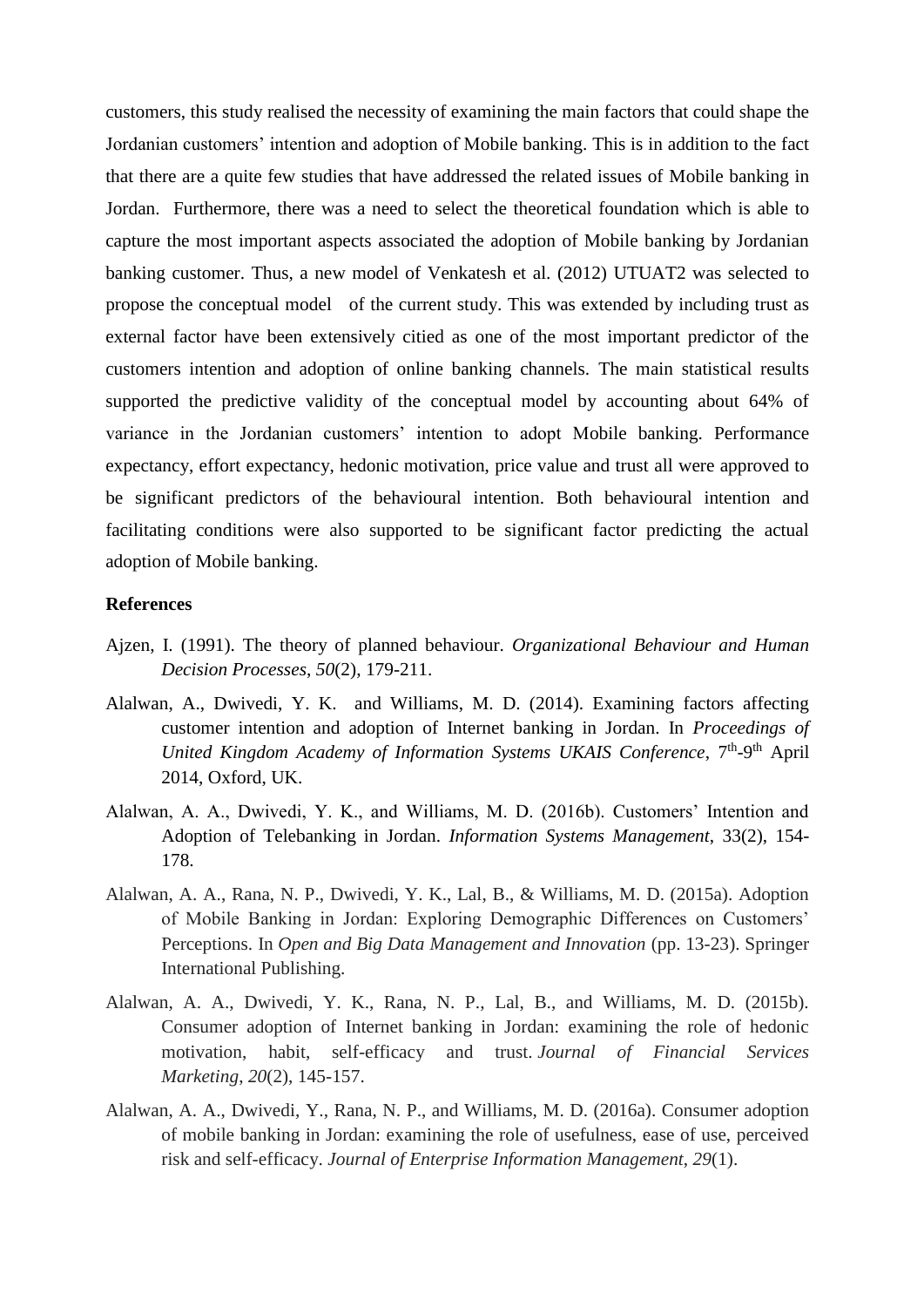- Alalwan, A. A., Dwivedi, Y. K., Rana, N. P., & Simintiras, A. C. (2016c). Jordanian consumers' adoption of telebanking: Influence of perceived usefulness, trust and selfefficacy. *International Journal of Bank Marketing*, 34(5).
- Anderson, J. C. and Gerbing, D. W. (1988). Structural equation modelling in practice: A review and recommended two-step approach. *Psychological Bulletin*, *103*(3), 411-423.
- Awwad, M. S. and Ghadi, M. Y. (2010). Investigating of factors influencing the intention to adopt mobile banking services in Jordan. *Dirasat: Administrative Sciences*, *37*(2), 545-556.
- Bagozzi, R. P. and Yi, Y. (1988). On the evaluation of structural equation models*. Journal of the Academy of Marketing Science*, *16*(1), 74-94.
- Bank of Jordan. (2014). *Bank of Jordan Mobile banking*. Available from: https://itunes. apple.com/us/app/bank-of-jordan-mobilebanking/id852392335?mt=8.Accessed**:**  15.04.14.
- Bhattacherjee, A. (2012). *Social science research: Principles, methods, and practices*. (2nd Ed.). Florida, USA: AnolBhattacherjee.
- Brislin, R. (1976). Comparative research methodology: Cross-cultural studies. *International Journal of Psychology*, *11*(3), 215-229.
- Brown, I., Cajee, Z., Davies, D., and Stroebel, S. (2003). Cell phone banking: predictors of adoption in South Africa – An exploratory study. *International Journal of Information Management*, 23, 381-394.
- Brown, S. A. and Venkatesh, V. (2005). Model of adoption of technology in the household: A baseline model test and extension incorporating household life cycle. *MIS Quarterly, 29*(4), 399-426.
- BuddeComm (2014). Jordan Telecoms, Mobile, Broadband and Forecasts. Available from http://www.budde.com.au/Research/Jordan-Telecoms-Mobile-Broadband-and-Forecasts.html?r=51. Accessed: 08.02.15.
- Byrne, B. (2010). *Structural equation modeling with AMOS: Basic concepts, applications and programming*. (6<sup>th</sup> Ed.). New York, USA: Taylor & Francis Group.
- Chen, H., Papazafeiropoulou, A. Chen, T. K. Duan, Y., and Liu, H. W. (2014). Exploring the commercial value of social networks: Enhancing consumers' brand experience through Facebook pages. *Journal of Enterprise Information Management*, *27*(5), 576- 598.
- Chiu, Y., Fang, S., and Tseng, C. (2010). Early versus potential adopters: Exploring the antecedents of use intention in the context of retail service innovations. *International Journal of Retail and Distribution Management, 38*(6), 443-459.
- Compete Pulse. (2013). Mobile Banking Today: Highlights from #MCS2013. Available from: https://blog.compete.com/2013/06/12/mobile-banking-today-highlights-frommcs2013/. Accessed: 15.2.2015.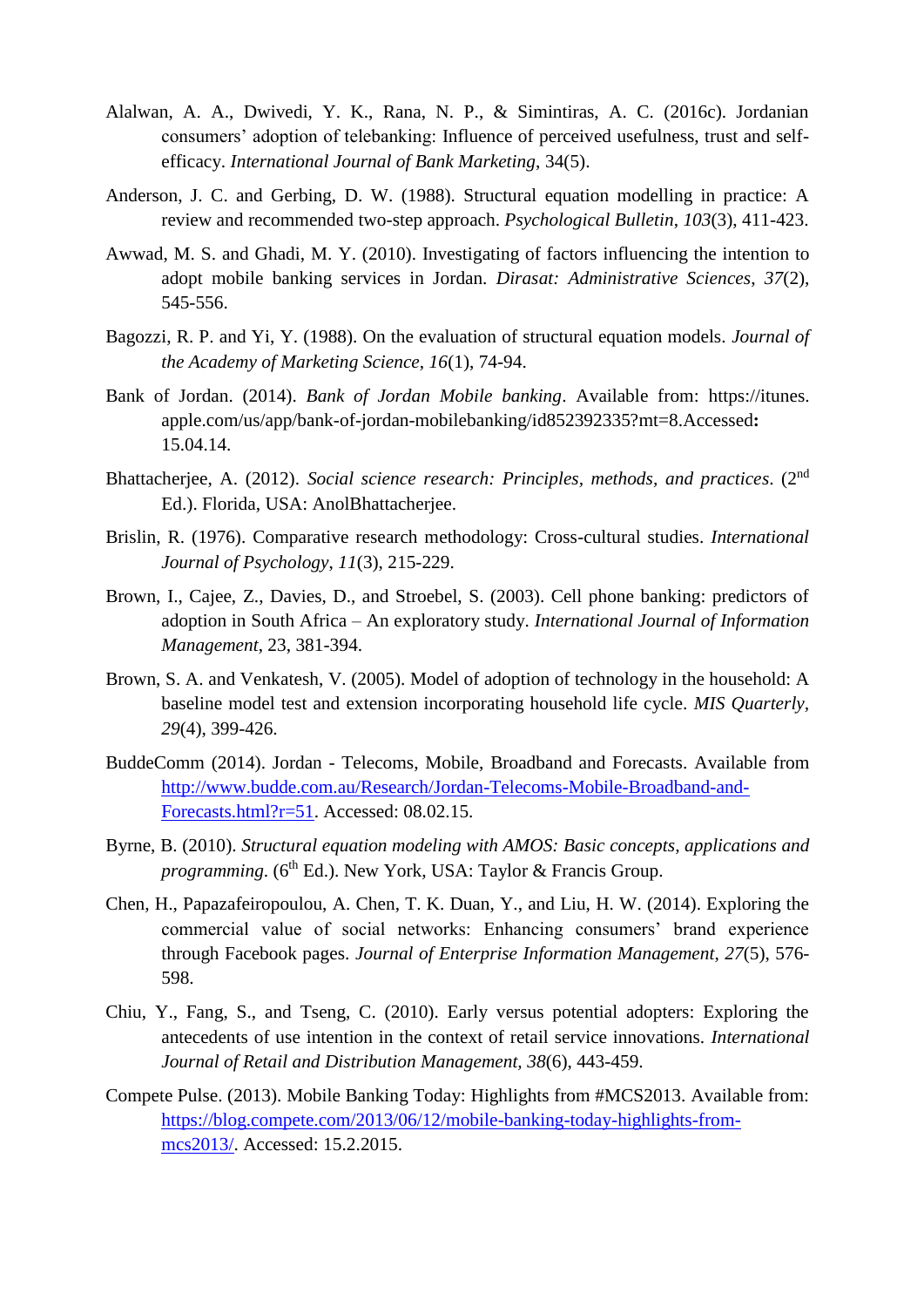- Cruz, P., Neto, L. B. F., Munoz-Gallego, P., and Laukkanen, T. (2010). Mobile banking rollout in emerging markets: Evidence from Brazil. *International Journal of Bank Marketing*, *28*(5), 342-371.
- Davis, F. D. Bagozzi, R. P. and Warshaw, P. R. (1989). User acceptance of computer technology: A comparison of two theoretical models. *Management Science*, *35*(8), 982-1003.
- Dodds, W. B., Monroe, K. B., and Grewal, D. (1991). Effects of price, brand, and store information on buyers. *Journal of Marketing Research, 28*(3), 307-319.
- Dwivedi, Y. K. and Irani, Z. (2009). Understanding the adopters and non-adopters of broadband. *Communications of the ACM, 52*(1), 122-125.
- Dwivedi, Y. K. and Lal, B. (2007). Socio-economic determinants of broadband adoption. *Industrial Management & Data Systems*, *107*(5), 654-671.
- Dwivedi, Y. K., Kapoor, K. K., Williams, M. D., and Williams, J. (2013). RFID systems in libraries: An empirical examination of factors affecting system use and user satisfaction. *International Journal of Information Management*, *33*(2), 367-377.
- Eriksson, K., Kerem, K., and Nilsson, D. (2005). Customer acceptance of Internet banking in Estonia. *International Journal of Bank Marketing*, *23*(2), 200-216.
- Gefen, D., Karahanna, E., and Straub, D. W. (2003). *T*rust and TAM in online shopping: An integrated model. *MIS Quarterly*, 27(1), 51-90.
- Gerrard, P. and Cunningham, J. B. (2003). Diffusion of Internet banking among Singapore consumers. *International of Bank Marketing*, *21*(1), 16-29.
- Gerrard, P., Cunningham, J. B., and Devlin, J. F. (2006). Why consumers are not using Internet banking: A qualitative study. *Journal of Services Marketing*, *20*(3), 160-168.
- Gu, J. C., Lee, S. C., and Suh, Y. H. (2009). Determinants of behavioral intention to mobile banking. *Expert Systems with Applications*, *36*(9), 11605-11616.
- Hair Jr., J. F., Anderson, R. E., Tatham, R. L., and Black, W. C. (1995). *Multivariate data analysis with readings*. Englewood Cliffs, NJ: Prentice-Hall.
- Hair Jr., J. F., Black, W. C., Babin, B. J., and Anderson, R. E. (2010). *Multivariate data analysis: A global perspective.* (7<sup>th</sup> Ed.). Pearson Education International.
- Hair Jr., J. F., Black, W., Babin, B., Anderson, R. E., and Tatham, R. (2006). *Multivariate*  data analysis. (6<sup>th</sup> Ed.). New Jersey: Prentice Hall.
- Hanafizadeh, P., Behboudi, M., Koshksaray, A. A., and Tabar, M. J. S. (2014). Mobilebanking adoption by Iranian bank clients. *Telematics and Informatics*, *31*(1), 62-78.
- Ho, S. and Ko, Y. (2008). Effect of self-service technology on customer value and customer readiness: The case study of Internet banking. *Internet Research*, *18*(4), 427-446.
- Holmes-Smith, P., Coote, L., and Cunningham, E. (2006). *Structural equation modelling: From the fundamentals to advanced topics*. Melbourne: School Research, Evaluation and Measurement Services.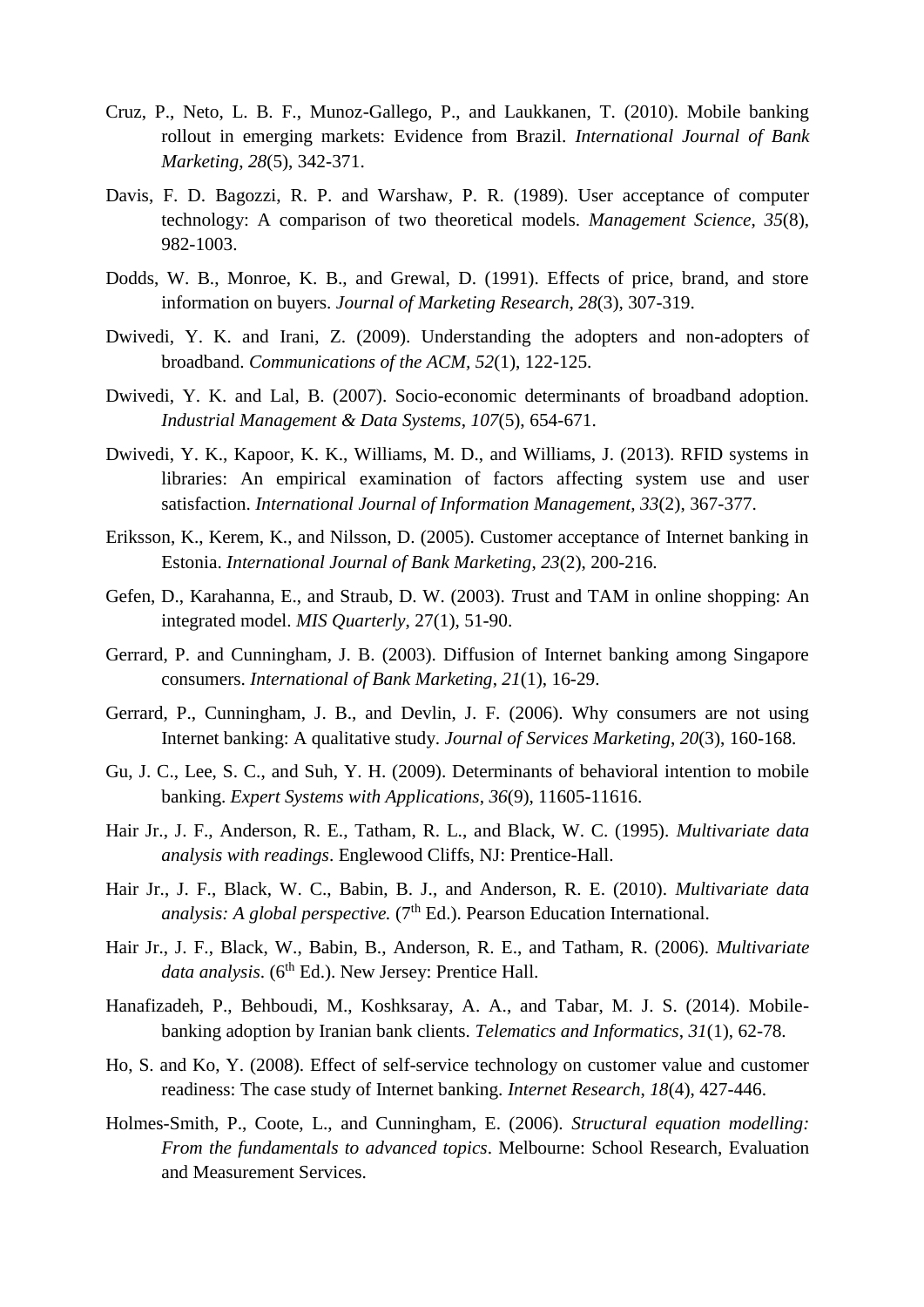- Hossain, M. A., and Dwivedi, Y. K. (2014). What improves citizens' privacy perceptions toward RFID technology? A cross-country investigation using mixed method approach. *International Journal of Information Management*, 34(6), 711-719.
- Jaruwachirathanakul, B. and Fink, D. (2005). Internet banking adoption strategies for a developing country: The case of Thailand*. Internet Research*, *15*(3), 295-311.
- Jeong, B. K. and Yoon, T. E. (2013). An empirical investigation on consumer acceptance of mobile banking services. *Business & Management Research*, *2*(1), 31-40.
- Khraim, H. S., Shoubaki, Y. E., and Khraim, A. S. (2011). Factors affecting Jordanian consumers' adoption of mobile banking services. *International Journal of Business and Social Science*, *2*(20), 96-105.
- Kim, G., Shin, B. and Lee, H. G. (2009). Understanding dynamics between initial trust and usage intentions of mobile banking. *Information Systems Journal*, *19*(3), 283-311.
- Kline, R. B. (2005). *Principles and practice of structural equation modelling.* New York: The Guilford Press.
- Kline, R. B. (2011). *Principles and practice of structural equation modelling*. New York: The Guilford Press.
- KPMG International. (2009). Consumers taking charge, consumers and convergence III survey report. Available at: www.kpmg.com//en/IssuesAndInsights/Articles Publications/Documents/Consumers-and-Convergence-III.pdf. Accessed: 10.04.12.
- Laukkanen, T. and Cruz, P. (2009). Comparing consumer resistance to Mobile banking in Finland and Portugal*. E-Business and Telecommunications. 48*, 89-98.
- Laukkanen, T. and Pasanen, M. (2008). Mobile banking innovators and early adopters: How they differ from other online users?. *Journal of Financial Services Marketing, 13*(2), 86-94.
- Laukkanen, T., Sinkkonen, S., and Laukkanen, P. (2009). Communication strategies to overcome functional and psychological resistance to Internet banking. *International Journal of Information Management*, *29*(2), 111-118.
- Laukkanen, T., Sinkkonen, S., Kivijärvi, M., and Laukkanen, P. (2007). Innovation resistance among mature consumers. *The Journal of Consumer Marketing, 24*(7), 419-427.
- Lee, E., Kwon, K., and Schumann, D. (2005). Segmenting the non-adopter category in the diffusion of Internet banking. *International Journal of Bank Marketing*, *23*(5), 414- 437.
- Lee, H., Harindranath, G., Oh, S., and Kim, D. J. (2014). Provision of Mobile banking services from an actor–network perspective: Implications for convergence and standardization. *Technological Forecasting and Social Change*. Doi:10.1016/j.techfore.2014.02.007.
- Lee, M. C. (2009). Factors influencing the adoption of Internet banking: An integration of TAM and TPB with perceived risk and perceived benefit. *Electronic Commerce Research and Applications*, *8*(3), 130-141.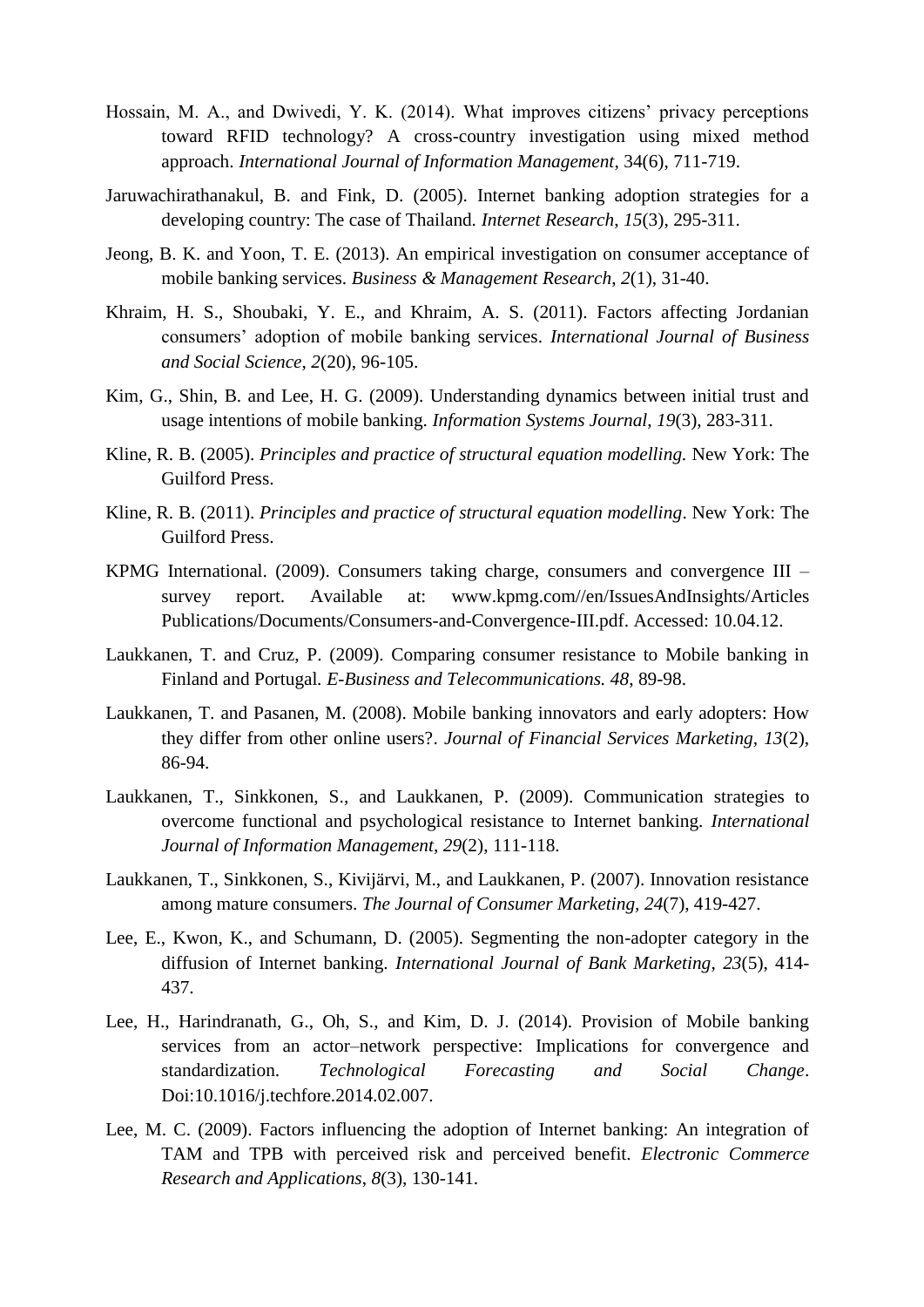- Lee, M., McGoldrick, P. J., Keeling, K. A., and Doherty, J. (2003). Using ZMET to explore barriers to the adoption of 3G mobile banking services. *International Journal of Retail and Distribution Management*, *31*(6), 340-348.
- Lin, H. F. (2011). An empirical investigation of mobile banking adoption: The effect of innovation attributes and knowledge-based trust. *International Journal of Information Management*, *31*(3), 252-260.
- Lin, H. F. (2013). Determining the relative importance of mobile banking quality factors. *Computer Standards & Interfaces, 35*(2), 195-204.
- Luarn, P. and Lin, H. H. (2005). Toward an understanding of the behavioral intention to use Mobile banking. *Computers in Human Behavior, 21*(6), 873-891.
- Luo, X., Li, H., Zhang, J., and Shim, J. P. (2010). Examining multi-dimensional trust and multifaceted risk in initial acceptance of emerging technologies: An empirical study of Mobile banking services. *Decision Support Systems*, *49*(2), 222-234.
- Martins, G., Oliveira, T., and Popovic, A. (2014) Understanding the Internet banking adoption: A unified theory of acceptance and use of technology and perceived risk application. *International Journal of Information Management*, *34*(1), 1-13.
- Migdadi, Y. K. A. (2012). The developing economies' banks branches operational strategy in the era of e-banking: The case of Jordan. *Journal of Emerging Technologies in Web Intelligence*, *4*(2), 189-197.
- Nunnally, J. C. (1978). *Psychometric theory*. New York, NY: McGraw-Hill.
- Purwanegara, M., Apriningsih, A., and Andika, F. (2014). Snapshot on Indonesia regulations in Mobile Internet banking users' attitudes. *Procedia-Social and Behavioral Sciences*, *115*, 147-155.
- Püschel, J., Mazzon, J. A., and Hernandez, J. M. C. (2010). Mobile banking: Proposition of an integrated adoption intention framework. *International Journal of Bank Marketing*, *28*(5), 389-409.
- Riffai, M. M. M. A., Grant, K., and Edgar, D. (2012). Big TAM in Oman: Exploring the promise of on-line banking, its adoption by customers and the challenges of banking in Oman*. International Journal of Information Management*, *32*(3), 239-250.
- Riquelme, H. E. and Rios, R. E. (2010). The moderating effect of gender in the adoption of Mobile banking. *International Journal of Bank Marketing*, *28*(5), 328-341.
- Rogers, E. M. (2003). *Diffusion of innovations* (5<sup>th</sup> Ed.). New York, NY: Free Press.
- Sathye, M. (1999). Adoption of Internet banking by Australian consumers: an empirical investigation. *International Journal of Bank Marketing*, *17*(7), 324-334.
- Simintiras, A. C., Dwivedi, Y. K., and Rana, N. P. (2014). Can marketing strategies enhance the adoption of electronic government initiatives? *International Journal of Electronic Government Research (IJEGR)*, *10*(2), 1-7.
- Straub, D., Boudreau, M. C., and Gefen, D. (2004). Validation guidelines for IS positivist research. *The Communications of the Association for Information Systems*, *13*(1), 63.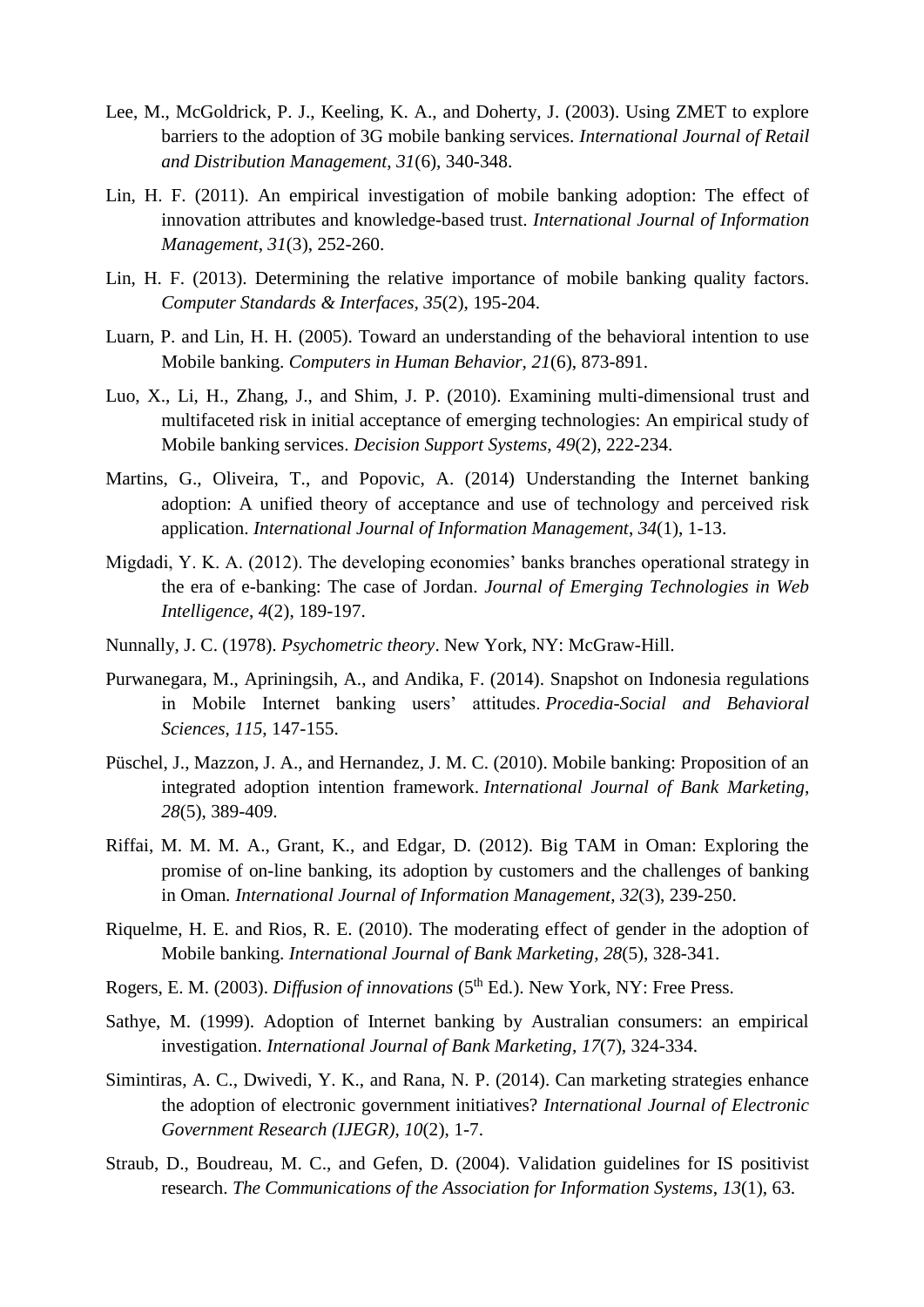- The Gulf Today. (2012). *Jordan's Internet users stand at 3.535 million: August 19, 2012.* Available from: http://gulftoday.ae/portal/cf77a112-4874-4abe-bba8-4265dc1aa8c9. aspx. Accessed: 08.01.14.
- The Jordan Times. (2013). Mobile phone penetration projected to reach 200%. Available from: http://jordantimes.com/mobile-phone-penetration-projected-to-reach-200, Accessed: 25.12.13.
- van der Heijden, H. (2004). User acceptance of hedonic information systems. *MIS Quarterly*, *28*(4), 695-704.
- Venkatesh, V., Morris, M., Davis, G., and Davis, F. (2003). User acceptance of information technology: Toward a unified view. *MIS Quarterly*, *27*(3), 425-478.
- Venkatesh, V., Thong, J. Y. L., and Xu, X. (2012). Consumer acceptance and use of information technology: Extending the unified theory of acceptance and use of technology*. MIS Quarterly*, *36*(1), 157-178.
- Weerakkody, V., El-Haddadeh, R., Al-Sobhi, F., Shareef, M. A., and Dwivedi, Y. K. (2013). Examining the influence of intermediaries in facilitating e-government adoption: An empirical investigation. *International Journal of Information Management*, 33(5), 716-725.
- Wessels, L. and Drennan, J. (2010). An investigation of consumer acceptance of M-banking. *International Journal of Bank Marketing, 28*(7), 547-568.
- Yang, A, S. (2009). Exploring adoption difficulties in mobile banking services. *Canadian Journal of Administrative Sciences, 26*(2), 136-149.
- Yu, C. S. (2012). Factors affecting individuals to adopt Mobile banking: Empirical evidence from the UTAUT model. *Journal of Electronic Commerce Research*, *13*(2), 104-121.
- Zhou, T. (2011). An empirical examination of initial trust in Mobile banking. *Internet Research*, *21*(5), 527-540.
- Zhou, T. (2012). Understanding users' initial trust in Mobile banking: An elaboration likelihood perspective. *Computers in Human Behavior*, *28*(4), 1518-1525.
- Zhou, T., Lu, Y., and Wang, B. (2010). Integrating TTF and UTAUT to explain Mobile banking user adoption. *Computers in Human Behavior*, *26*(4), 760-767.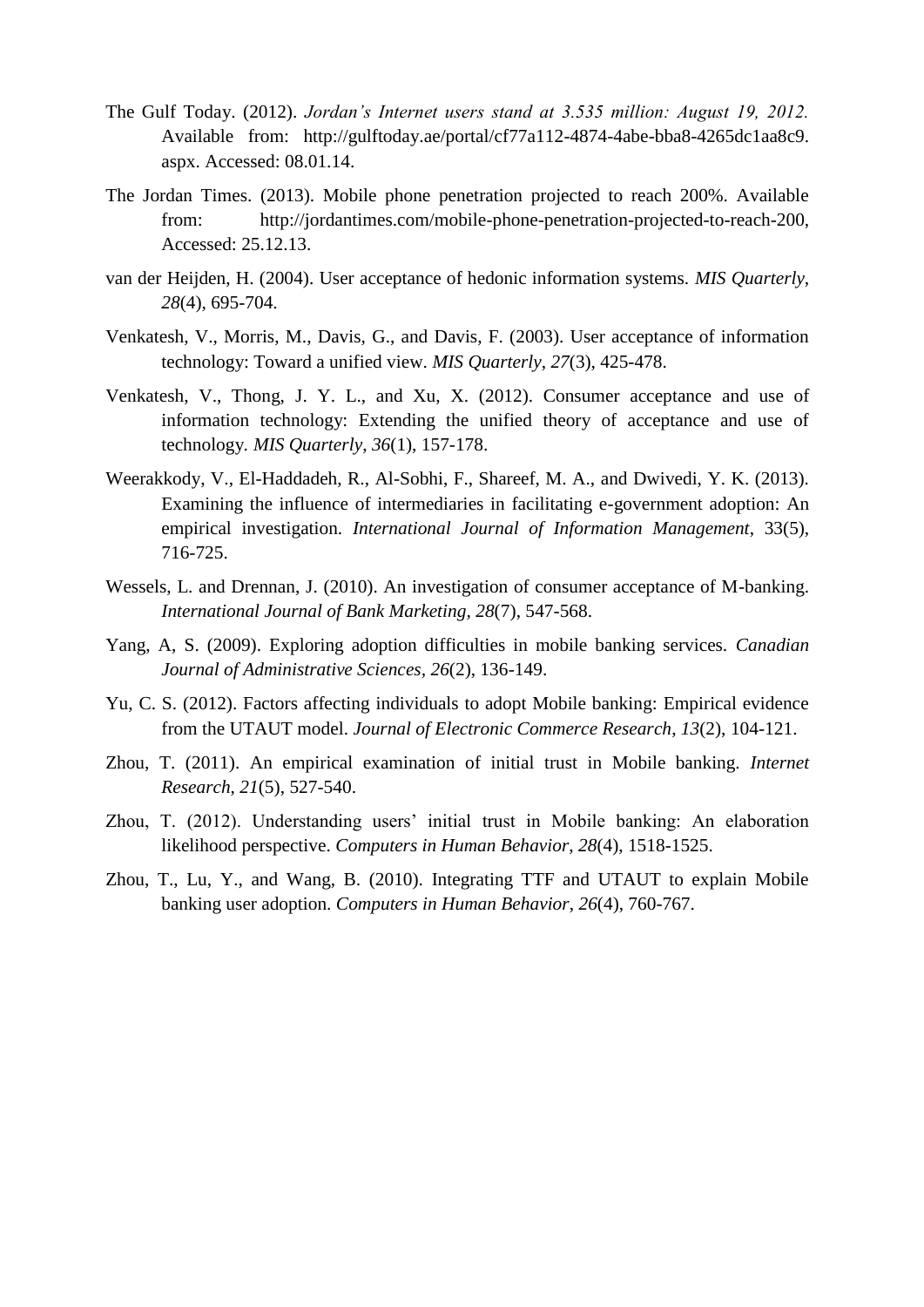# **Appendix**

### **Table 1:** Measurement Items

| Constructs   |                 | Items                                                                                     |      |
|--------------|-----------------|-------------------------------------------------------------------------------------------|------|
|              | PE1             | I find Mobile banking useful in my daily life.                                            | Venk |
| Performance  | PE <sub>2</sub> | Using Mobile banking increases my chances of achieving tasks that<br>are important to me. | Venk |
| Expectancy   | PE3             | Using Mobile banking helps me accomplish tasks more quickly.                              | Venk |
|              | PE4             | Using Mobile banking increases my productivity.                                           | Venk |
|              | EE1             | Learning how to use Mobile banking is easy for me.                                        | Venk |
| Effort       | EE <sub>2</sub> | My interaction with Mobile banking is clear and understandable.                           | Venk |
| Expectancy   | EE3             | I find Mobile banking easy to use.                                                        | Venk |
|              | EE4             | It is easy for me to become skilful at using Mobile banking.                              | Venk |
| Social       | SI1             | People who are important to me think that I should use Mobile<br>banking.                 | Venk |
| influence    | SI <sub>2</sub> | People who influence my behaviour think that I should use Mobile<br>banking.              | Venk |
|              | SI <sub>3</sub> | People whose opinions that I value prefer that I use Mobile banking.                      | Venk |
|              | FC1             | I have the resources necessary to use Mobile banking.                                     | Venk |
|              | FC <sub>2</sub> | I have the knowledge necessary to use Mobile banking.                                     | Venk |
| Facilitating | FC3             | Mobile banking is compatible with other technologies I use.                               | Venk |
| Conditions   | FC4             | I can get help from others when I have difficulties using Mobile<br>banking.              | Venk |
|              | HM1             | Using Mobile banking is fun.                                                              | Venk |
| Hedonic      | HM2             | Using Mobile banking is enjoyable.                                                        | Venk |
| Motivation   | HM3             | Using Mobile banking is entertaining.                                                     | Venk |
|              | PV1             | Mobile banking is reasonably priced.                                                      | Venk |
| Price Value  | PV <sub>2</sub> | Mobile banking is good value for the money.                                               | Venk |
|              | PV3             | At the current price, Mobile banking provides good value.                                 | Venk |
|              | B <sub>11</sub> | I intend to use Mobile banking in the future.                                             | Venk |